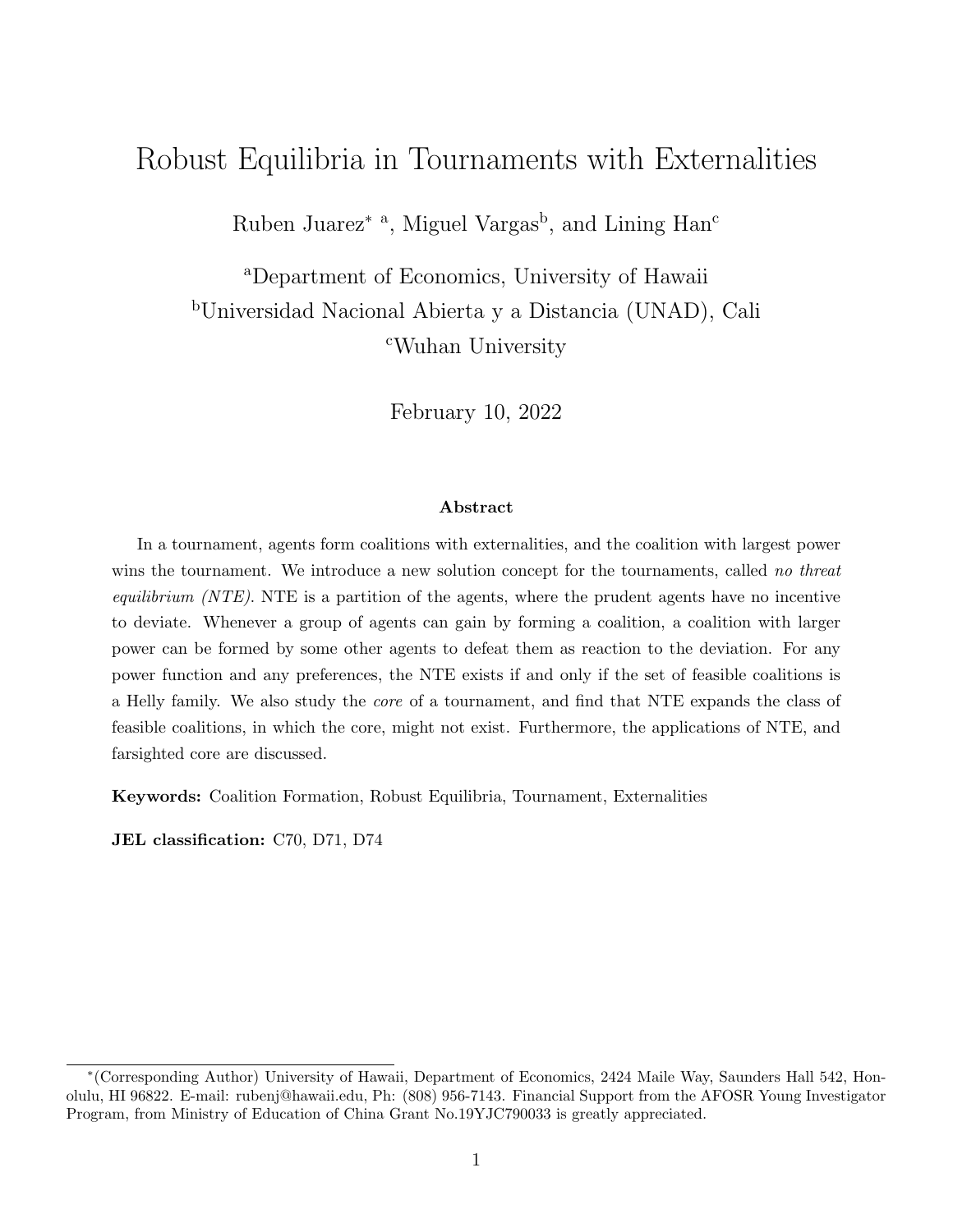# 1 Introduction

Coalitions are often formed around multiple issues at any scale of society, from neighborhood issues to international conflicts. Two aspects constantly affect the coalition formation in the conflicts. On the one hand, weaker parties can form coalition with others to increase their power and chances to win in conflicts, so that their interests are defended. Therefore, there is a need to develop a model of coalition formation that incorporates power. On the other hand, people prefer to associate with others in terms of similar goal and characteristics. Two parties belonging to the same political spectrum might benefit positively if the other wins the election. A community may dislike to associate with another from different background. Therefore, there is a need to analyze how preferences of the coalitions affect the result of coalition formation, i.e. how coalitions are influenced by externalities from other agents.

Contrast to the widely studied coalition formation game in which each player's payoff depends only on the members of his coalition, we introduce a model (henceforth called a tournament) in which agents form coalitions with externalities. The coalition with the greatest power wins the tournament. Agents belonging to a winning coalition receive the benefits, whereas losing agents receive nothing. In our model, the power of a coalition is represented by an arbitrary function that is non-decreasing with respect to the inclusion relation. The preferences of an agent are represented by arbitrary preferences over the coalitions to which the agent belongs. We focus on the structure of coalitions can be formed, which guarantees the existence of an equilibrium that is robust to power of coalitions and preferences of agents.

The core is widely used to study the stable structure of coalition formation problems. In the core, there is no profitable deviation for any group of agents by forming a coalition, assuming that other agents have no reactions to the deviation. However, in tournament with externalities, the deviations of coalitions affect other agents, which provide incentive for agents to reorganize and form new coalitions in order to win the tournament. It is reasonable for prudent agents to consider potential reactions of other agents after they deviate to form a coalition. The prudent agents will not deviate if their coalition is going to lose in tournament for the reactions. To address these issues, we introduce a new solution concept, named no-threat equilibrium (NTE). In no-threat equilibrium, any coalitions of prudent agents have no incentive to deviate, since the deviation is going to be defeated by a new coalition formed by other agents as reactions. In other words, no coalition of prudent agents can pose a threat to deviate from the equilibrium partition.

In order to illustrate our model and results, consider an example with a group of three agents  $\{1, 2, 3\}.$  The feasible coalitions are  $\{\{1\}, \{2\}, \{3\}, \{1, 2\}, \{2, 3\}\}.$  Assume the power of coalitions ranking from high to low is  $\{1, 2\}$ ,  $\{2, 3\}$ ,  $\{1\}$ ,  $\{2\}$ ,  $\{3\}$ , and the preferences satisfy  $\{1\} \succ_1 \{1, 2\}$ ,  $\{1, 2\} \succ_2 \{2\} \succ_2 \{2, 3\}, \{2, 3\} \succ_3 \{3\}.$  There are 3 possible partitions:  $\{\{1\}, \{2, 3\}\}, \{\{1, 2\}, \{3\}\},$  $\{\{1\}, \{2, 3\}\}\$ . For partition  $\{\{1\}, \{2, 3\}\}\$ , the coalition  $\{2, 3\}$  wins, but agents 1 and 2 have incentive to deviate and form a coalition, both will be better off. For partition  $\{\{1\},\{2\},\{3\}\}\,$ , the coalition {1} wins, agents 2 and 3 have incentive to form a coalition and win the tournament. For partition  $\{\{1,2\},\{3\}\}\$ , agent 1 has incentive to form a coalition alone. Thus, the core does not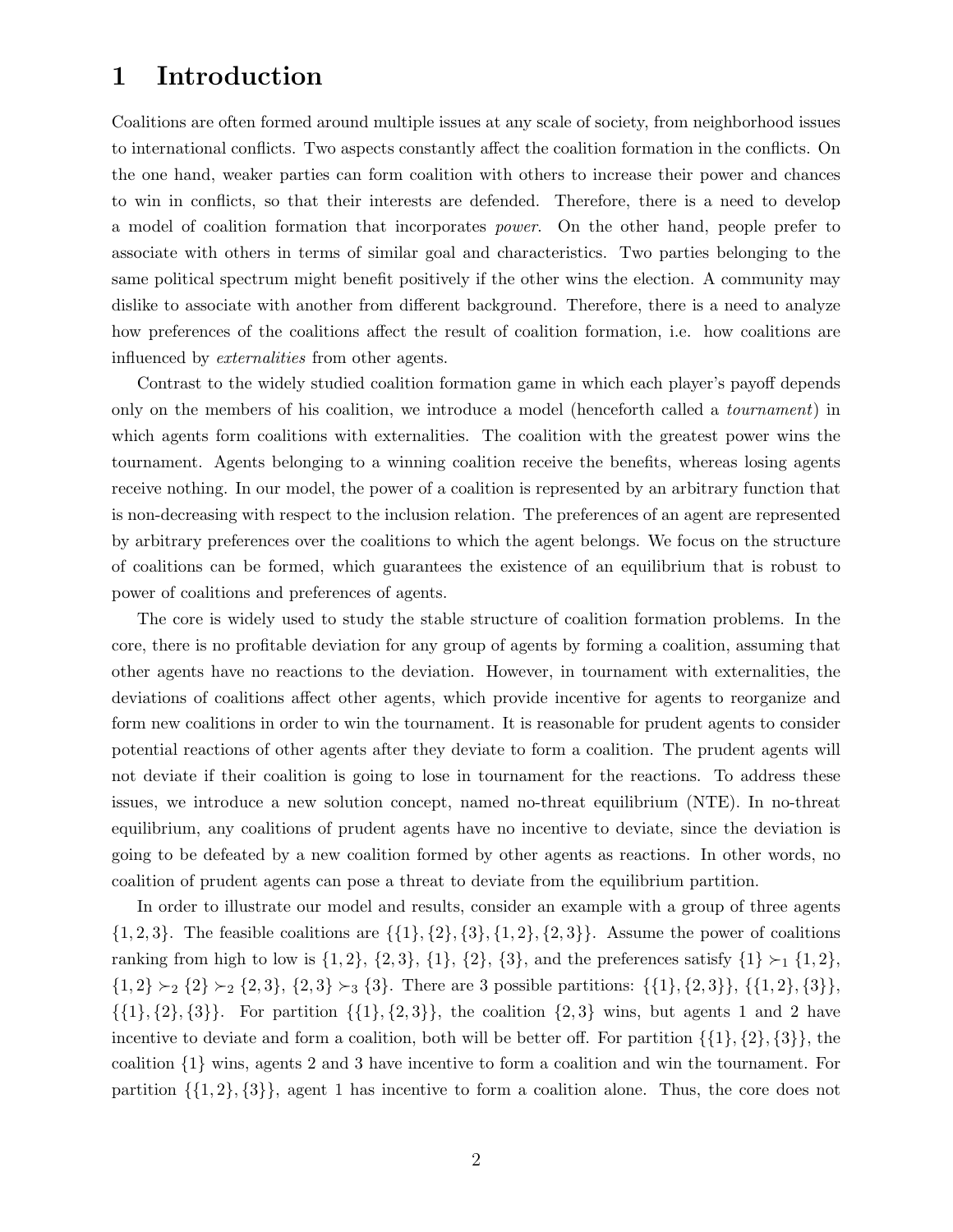exist. However, partition  $\{\{1, 2\}, \{3\}\}\$ is NTE, if agent 1 deviate to coalition  $\{1\}$ , he can expect the reactions of agent 2 and 3 to form a coalition  $\{2,3\}$  and lose, so agent 1 can not pose a threat to deviate from the partition. From this example, NTE exists while the core does not exist, and NTE is a good prediction of coalition formation for prudent agents.

First, we study the NTE of tournaments with externalities. Our main results provide necessary and sufficient conditions for the existence of an NTE. Indeed, Theorem 1 shows that the NTE exists for any power function and any preferences if and only if the set of feasible coalitions is a Helly family. Moreover the NTE exists for any power function and any preferences if and only if any set of potentially winning coalitions is a subset of connected coalitions of a network without cycles (Proposition 1).

Then we study the core in tournaments, and our results show that the existence of core can be guaranteed if and only if two non-disjointed coalitions satisfy inclusion relation (Proposition 2), which is highly restrictive on the feasible coalitions. Furthermore, we discuss the applications of power matching problem and voting problem. In power matching problem, NTE always exists (Proposition 3), but the core might not.

Finally, we study the farsighted core of the tournaments, which is stronger than core. Thus, the class of feasible coalitions for existence of farsighted core is more restrictive than the core. The farsighted core exists for any preferences and any power function, if and only if the feasible coalitions have level of structure with less than 3 levels (Corollary 4).

### 1.1 Related Literature

A large swathe of literature studies equilibria in coalition formation with externalities, with many of them resembling the core. For instance, Bogomolnaia and Jackson [5] study different stability notions and characterize necessary and sufficient conditions for their existence. This notion has been extended to a variety of settings, for instance in Papai [23], Ehlers [13], Bloch and Dutta [4], Chatterjee et al. [7], Pycia [25], Romero-Medina [29], Banerjee et al. [2]. Several of these works include equilibria that work in dynamic settings as well, for instance Greenberg [15], Chwe [8], Bloch [3], Xue [31], Arnold and Schwalbe [1], Diamantoudi and Xue [10], Ray and Vohra [27, 28], Iñarra et al. [17]. Sasaki and Toda<sup>[30]</sup> study the existence and optimality of stable matching in two-sided matching markets with externalities. Pycia and Yenmez[26] study two-sided matching problem with externalities, extend the substitutes condition for the existence of stable matching. Braitt and Torres-Martínez<sup>[11]</sup> study the roles of prudence and social connectedness in asymptotic stability when the externalities and preferences are random. Unfortunately, such literature does not study the role that power plays in the formation of coalitions.

A recent paper does focus on the issue of power. Piccione and Razin [24] study how the power relations over coalitions of agents determine the overall ranking of society, and characterize the stable social order. Similarly, Jordan [21] outlines the core and the stable set in a class of coalitional games called "pillage games", in which the wealth is allocated amongst the finite agents. A reallocation of wealth among the agents is only possible by using force. A power function, which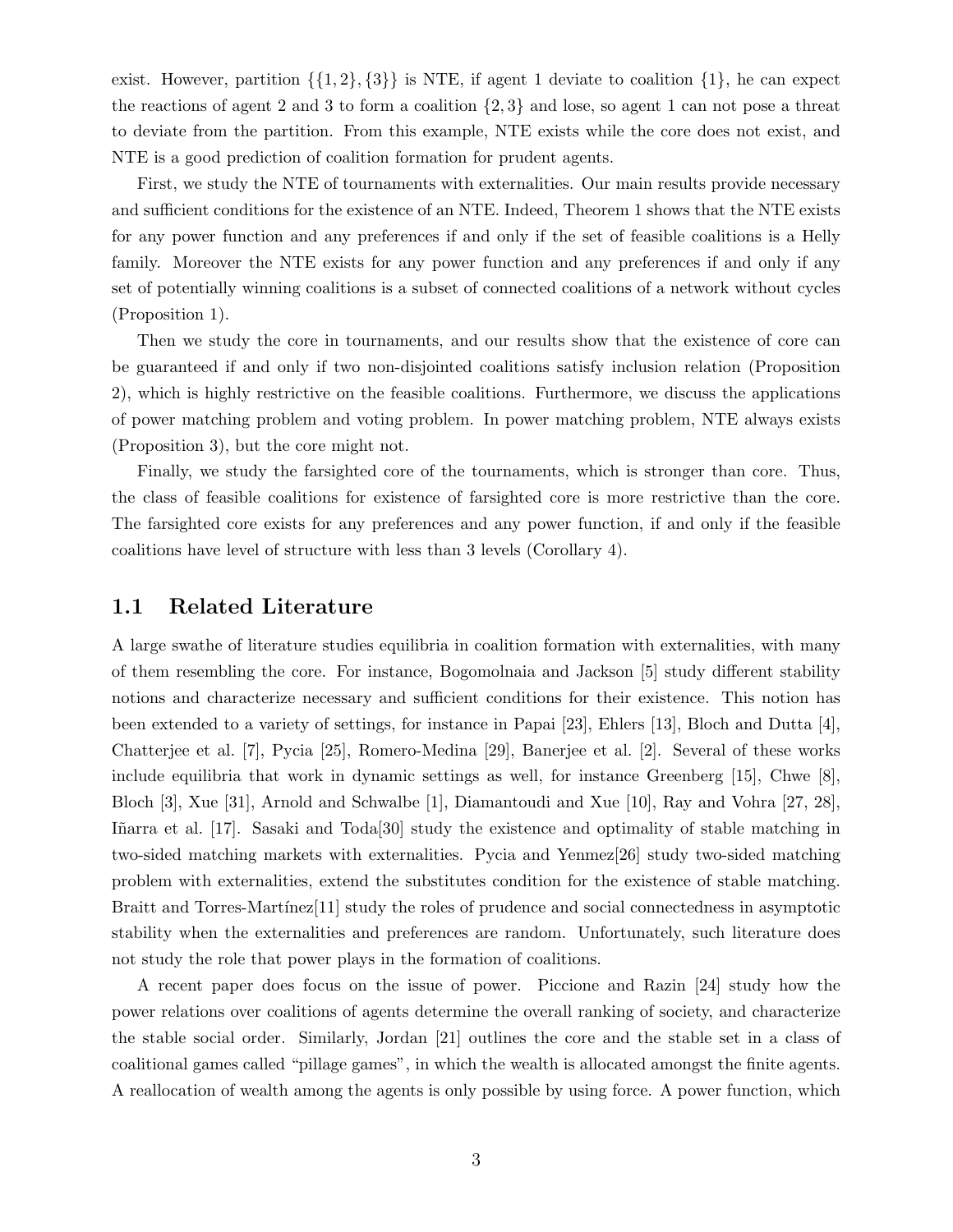monotonically increases in terms of membership and members' wealth, regulates the ability of the agents to use force. The coalition is then able to appropriate the wealth of other less powerful coalitions. Although newer coalition formation models are dynamic in nature, most of them are limited to a static distribution of power among the agents. We plug this gap by exploring the possibility that agents are able to deviate from a currently formed coalition. Jandoc and Juarez[18] study a model in which agents are endowed with power and characterize the formation of coalitions when power accumulates. The coalition formation is highly dependent on the power accumulation rule. Jandoc and Juarez[20] study dynamic coalition formation when agents disagree on the sharing rule. It characterizes the structure of power that guarantees the existence of stable coalitions, even if they disagree on how to share the resource. Jandoc and Juarez $[19]$  test the self-enforcing coalition formation equilibrium, and find that the equilibrium is a good predictor for coalitions formed over time.

There is a stream of literature studying the stable solutions for models of coalition formation without externalities. Demuynck et al. [9] study the myopic stable set in a general class of environments, which unifies core in coalition function form game, stable matching, and pairwise stable network in models of network formation, etc. Herings et al.[16] study matching problem with myopic and farsighted players. Kondratev and Mazalov[22] study the solution for tournament without externalities from perspective of cooperative game theory. Despite the abundance of coalition formation models, little work has been done on studying the robustness of equilibria, especially when the power of the agents or their preferences may change. Our work is the first to introduce and characterize the structure upon which coalitions can form and guarantee the existence of equilibria, regardless of whether the power and preferences of agents change.

# 2 The model

We study coalition formation models for a fixed group of agents  $N = \{1, \ldots, n\}$  who are endowed with power, which is an arbitrary function among coalitions.

**Definition 1.** A power function as a mapping is indicated as  $\pi : 2^N \to \mathbb{R}_+$ , such that:

- $\pi(\emptyset) = 0$ .
- If  $S \subseteq T$ , then  $\pi(S) \leq \pi(T)$ .
- If  $S \cap T = \emptyset$ ,  $\pi(S) \neq 0$  and  $\pi(T) \neq 0$ , then  $\pi(S) \neq \pi(T)$ .

This function represents a ranking of power over the set of coalitions.  $\pi(S) > \pi(T)$  means that coalition  $S$  is more powerful than coalition  $T$ . Moreover, two disjointed coalitions cannot have the same positive power, which breaks ties in competitive situations between different groups of players.

Some coalitions are able to form, while others cannot do so. This might represent, for instance, a physical constraint.

**Definition 2.** The set of feasible coalitions  $\mathbb{F}$  is a collection of subsets  $\mathbb{F} \subseteq 2^N$ , such that if  $S, T \in \mathbb{F}$ , there is a partition of  $S \setminus T$  composed of sets in  $\mathbb{F}$ .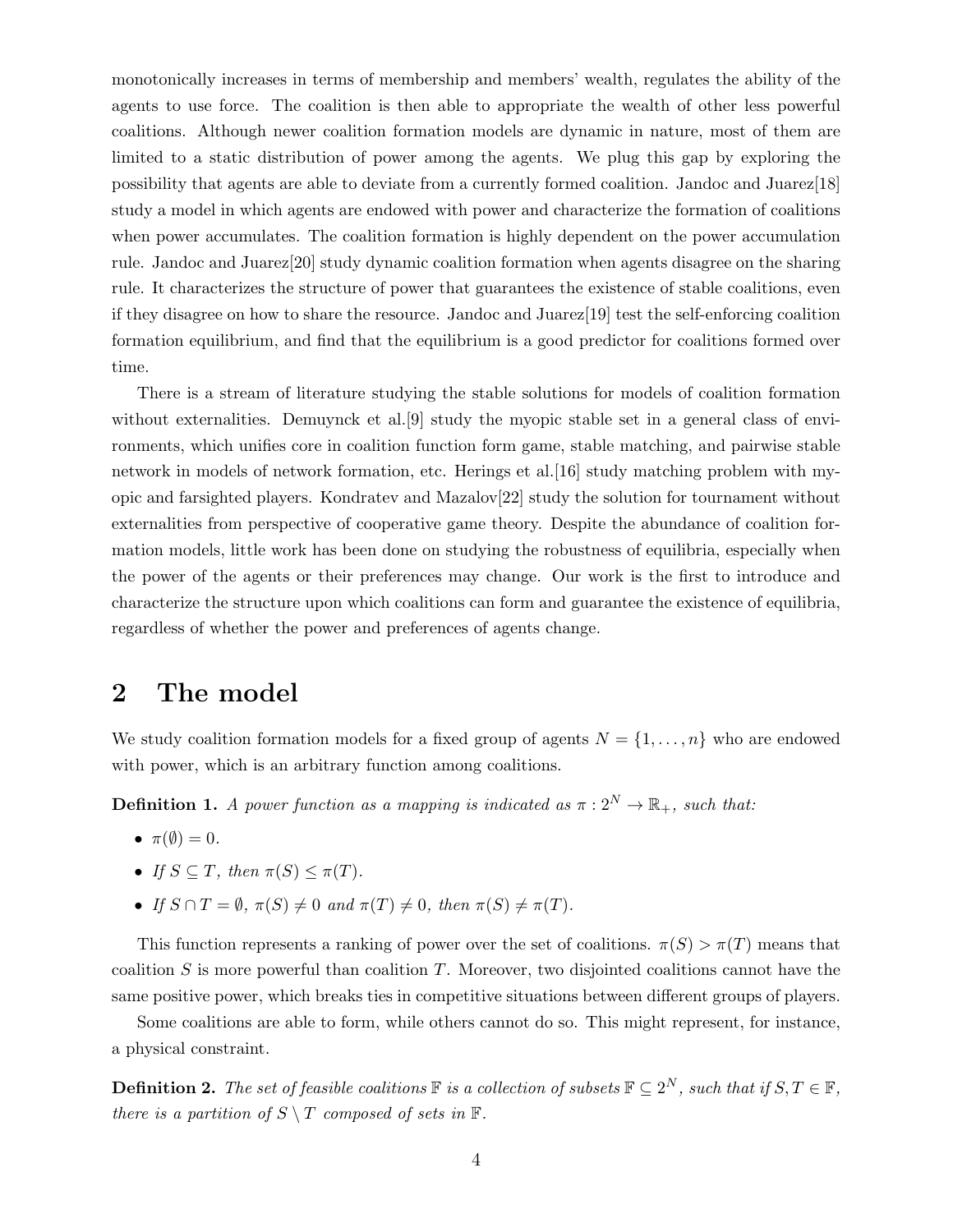We interpret  $\mathbb F$  as the set of coalitions that can be formed. If coalition S is formed but players in  $S \cap T$  decide to form a coalition T, then the remaining players in  $S \setminus T$  can be rearranged into feasible coalitions.

**Example 1.** • If  $\mathbb{F} = 2^N$ , then every group of agents is a feasible coalition.

- If  $\mathbb{F} = \{\{1\}, \{2\}, \ldots, \{n-1\}, \{n\}\}\$ , then no group of two or more agents can be formed.
- Let  $\mathbb F$  be the set of coalitions containing one or two agents.
- Fix a group of agents T, if  $\mathbb{F} \subset \{S \mid T \subseteq S\}$ , in which case any coalition needs the group T to be formed.

Network analysis would be helpful in finding the types of feasible coalitions. Given a network, we will show how to generate a set of feasible coalitions, a central idea behind which is our notion of "connectedness."

**Definition 3.** Consider a network H made up of N agents. We say a coalition S is connected if the sub-network restricted to agents in S has a single component.

Denote by  $C(H)$  the set of all connected coalitions. As we shall see below, the set F of feasible coalitions will be related to the set  $C(H)$  for some networks.

We can interpret  $H$  as the network of friendships, i.e. two agents are friends if there exists a link in  $H$  that connects them. Alternatively,  $H$  might be interpreted as the location of roads or the political affiliation of agents.

**Example 2.** • If M is a line, then  $\mathbb F$  contains all the segments that are subsets of M. We can interpret M as the set of agents with an affiliation from leftist to rightist. Feasible coalitions are those that contain only agents with consecutive characteristics.

### 2.1 Tournament

A player i has a strict preference  $\succ_i$  over feasible coalitions that contain himself and the empty set. That is, the domain of the agent's preference i is  $\mathbb{S}_i = \{S \in \mathbb{F} \mid i \in S\} \cup \{\emptyset\}$ , such that  $S \succ_i \emptyset$  for all  $S \in \mathbb{S}_i$ . A tournament in this setting is a game in which agents form coalitions, and the coalition with the largest amount of power wins the tournament.

Given N players, let the partitions of set N be denoted by  $\Pi$ .

**Definition 4.** A tournament is a function  $G: \Pi \to 2^N$ , such that for all  $P \in \Pi$ :

- a.  $G(P) \in P$ .
- b.  $\pi(G(P)) > \pi(S)$ ,  $\forall S \in P$ .

The outcome of a tournament for agent  $i$  at partition  $P$  is:

$$
G_i(P) = \begin{cases} G(P) & \text{if } i \in G(P) \\ \emptyset & \text{if } i \notin G(P) \end{cases}
$$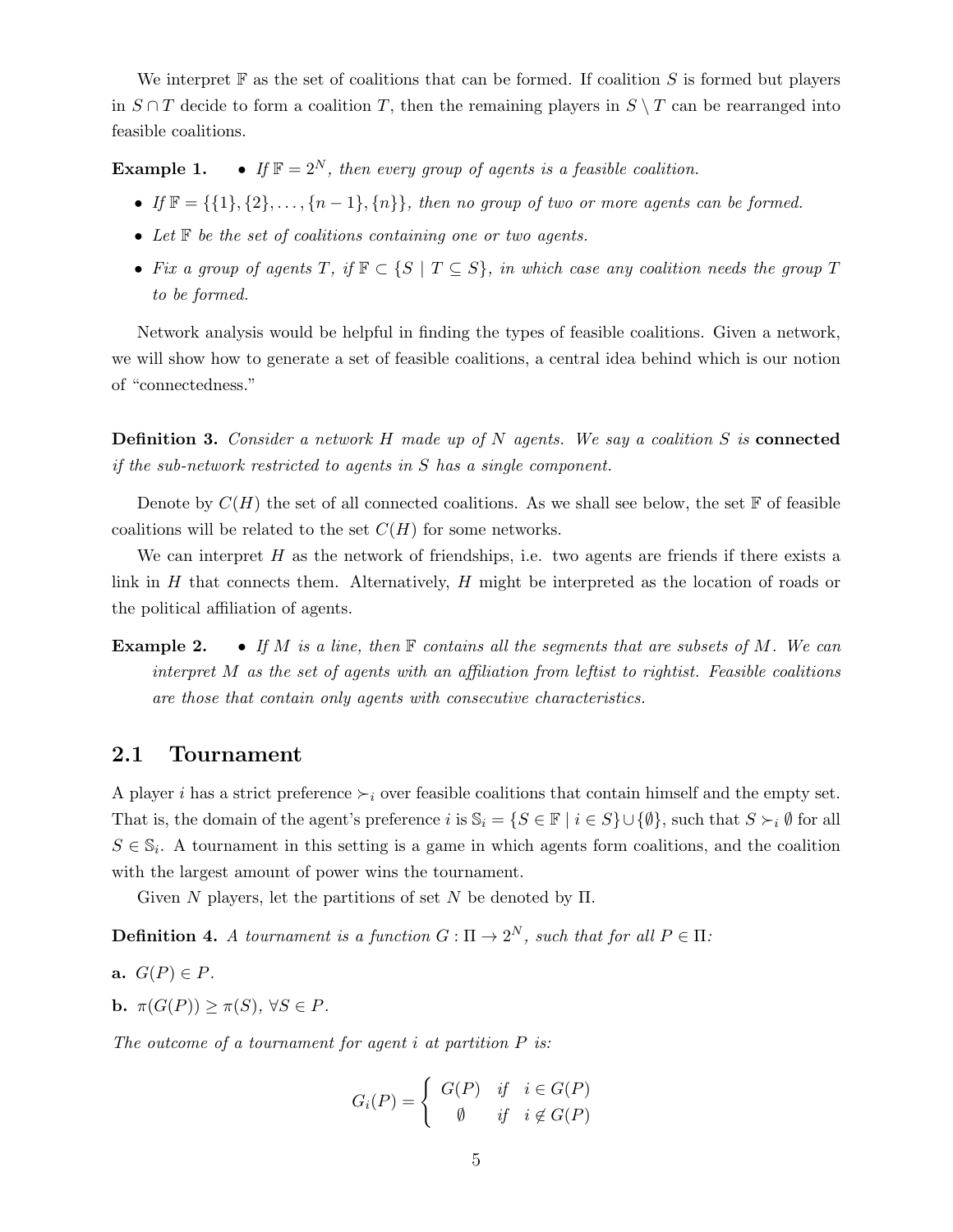

Figure 1: Network of three agents in a line

That is, the function  $G$  gives the winning coalition for every partition  $P$ . This coalition has the greatest amount of power from P.

#### 2.1.1 No-threat Equilibrium

Definition 5. The set of winning coalitions is:

$$
W = \{ S \in \mathbb{F} \mid \pi(S) > \pi(T), \forall T \subseteq N \setminus S, T \in \mathbb{F} \}.
$$

**Definition 6.** Let  $P \in \Pi$  be a partition and  $T \in \mathbb{F}$  be a feasible coalition. The set

$$
[P \setminus T] = \{ \overline{P} \in \Pi(N \setminus T) \mid \text{if } S \in P \text{ and } S \setminus T \in \mathbb{F} \text{ then } S \setminus T \in \overline{P} \}
$$

represents a class of maximal partitions.

**Definition 7.** We say that a coalition  $T \in \mathbb{F}$  defeats a partition  $P \in \Pi$  if there is  $\overline{P} \in [P \setminus T]$ , such that

$$
G_i(\bar{P},T)\succ_i G_i(P),\ \forall i\in T,
$$

where  $(\bar{P}, T)$  denotes the partition  $\bar{P} \cup \{T\}$  of N.

In the previous definition, note that coalition T must be a winning coalition in  $(\overline{P}, T)$ , in order to defeat partition P. Thus, it will cause no confusion if we say that the winning coalition in a partition defeats the winning coalition in another partition.

Equilibrium-winning coalitions need not necessarily be stable in relation to the deviations of a group of players. Thus, we employ the stability notion, referred to as the "no-threat equilibrium" (NTE).

**Definition 8.** Let G be a tournament. A partition  $P^*$  is an NTE if whenever there is a coalition  $T \in \mathbb{F}$  and  $\overline{P} \in [P^* \setminus T]$  such that  $(\overline{P}, T)$  defeats  $P^*$ , in which case there is a coalition  $V \subseteq N \setminus T$ and  $\tilde{P} \in [(\bar{P}, T) \setminus V]$ , such that  $(\tilde{P}, V)$  defeats  $(\bar{P}, T)$ .

We now show examples of networks that give rise to a set of feasible coalitions where the NTE may or may not exist.

Example 3. Consider the network in Figure 1, which gives the set of connected coalitions

 $C(H) = \{\{1\}, \{2\}, \{3\}, \{1, 2\}, \{2, 3\}, \{1, 2, 3\}\}.$ 

Suppose that the feasible set is equal to  $C(H)$ , and let the power function be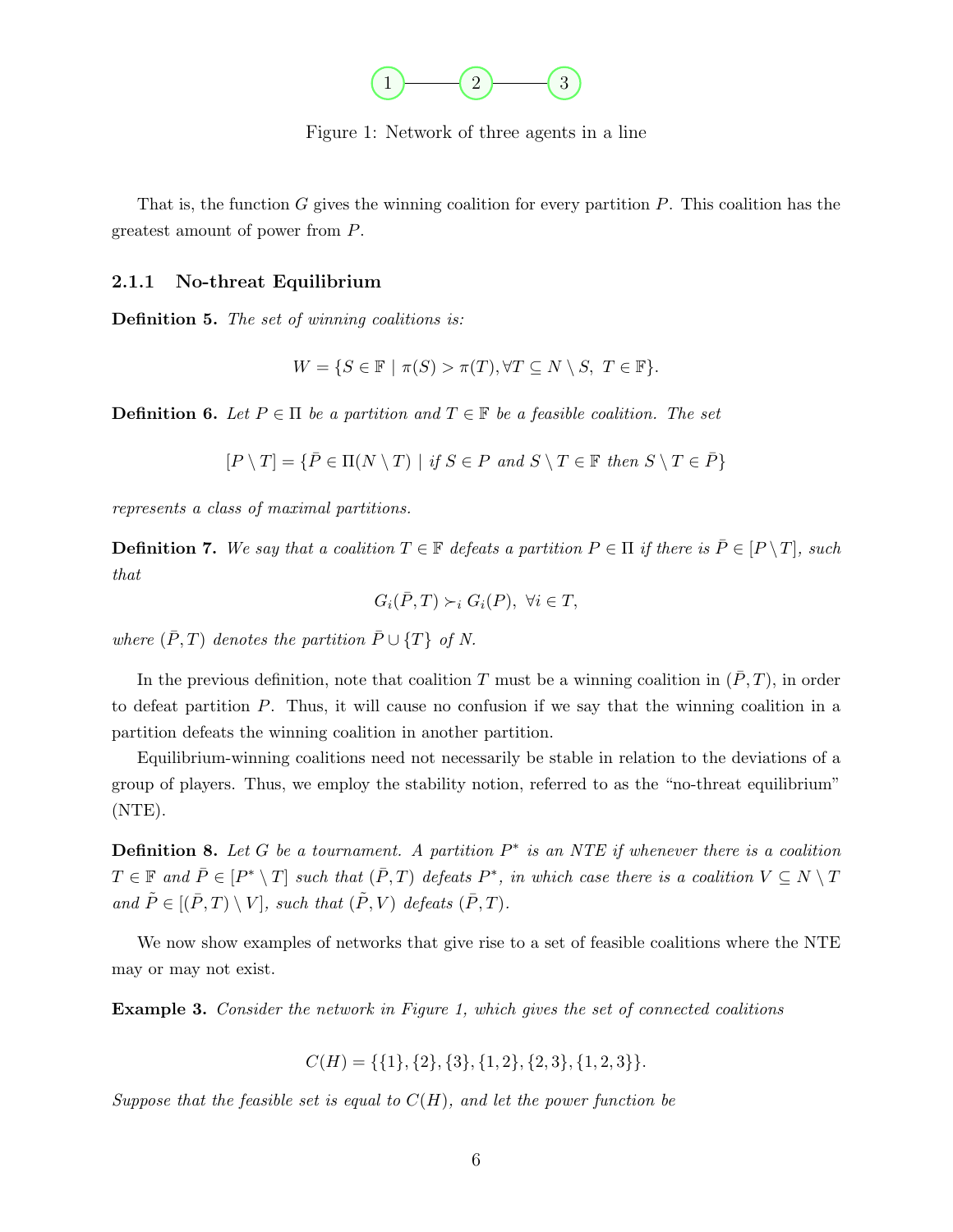

Figure 2: Network with three agents in a cycle.

 $\pi({2}) < \pi({1}) < \pi({3}) < \pi({1, 2}) < \pi({2, 3}) < \pi({1, 2, 3})$ 

Assume that preferences are as follows:

 ${1} > 1 {1, 2} > 1 {1, 2, 3}$  ${2} \succ_2 {1, 2} \succ_2 {2, 3} \succ_2 {1, 2, 3}$  ${3} \succ_3 {2, 3} \succ_3 {1, 2, 3}$ 

In this case,  $\{1,2\}$  is the NTE. If player 1 deviates to form, say a singleton coalition  $\{1\}$ , then another feasible coalition—in this case  $\{2,3\}$ —can be formed and win over  $\{1\}$ .

**Example 4.** Now consider the network in Figure 2 that generates the set of connected coalitions:

 $C(H) = \{\{1\}, \{2\}, \{3\}, \{1, 2\}, \{2, 3\}, \{1, 3\}, \{1, 2, 3\}\}.$ 

Suppose that  $\mathbb{F} = C(H)$ , and let  $\pi$  the power function be

$$
\pi({2}) < \pi({1}) < \pi({3}) < \pi({1,2}) < \pi({2,3}) < \pi({1,3}) < \pi({1,3}) < \pi({1,2,3})
$$

 ${1, 2} \succ_1 {1, 3} \succ_1 {1, 2, 3} \succ_1 {1}$  ${2, 3} \succ_2 {1, 2} \succ_2 {1, 2, 3} \succ_2 {2}$  ${1, 3} \succ_3 {2, 3} \succ_3 {1, 2, 3} \succ_3 {3}$ 

In this case, the NTE does not exist, since this network generates a cycle. Thus, player 2 will deviate from  $\{1,2\}$  and  $\{2,3\}$  can be formed, while coalition  $\{2,3\}$  defeats  $\{1,2\}$  but  $\{1\}$  cannot defeat  $\{1,2\}$ . However, player 3 would like to deviate and  $\{1,3\}$  can be formed, and so coalition  $\{1,3\}$  defeats  $\{2,3\}$  but  $\{2\}$  cannot defeat  $\{1,3\}$ . Nonetheless, player 1 would like to form  $\{1,2\}$ , in which case coalition  $\{1,2\}$  defeats  $\{1,3\}$  but  $\{3\}$  cannot defeat  $\{1,2\}$ , and so on.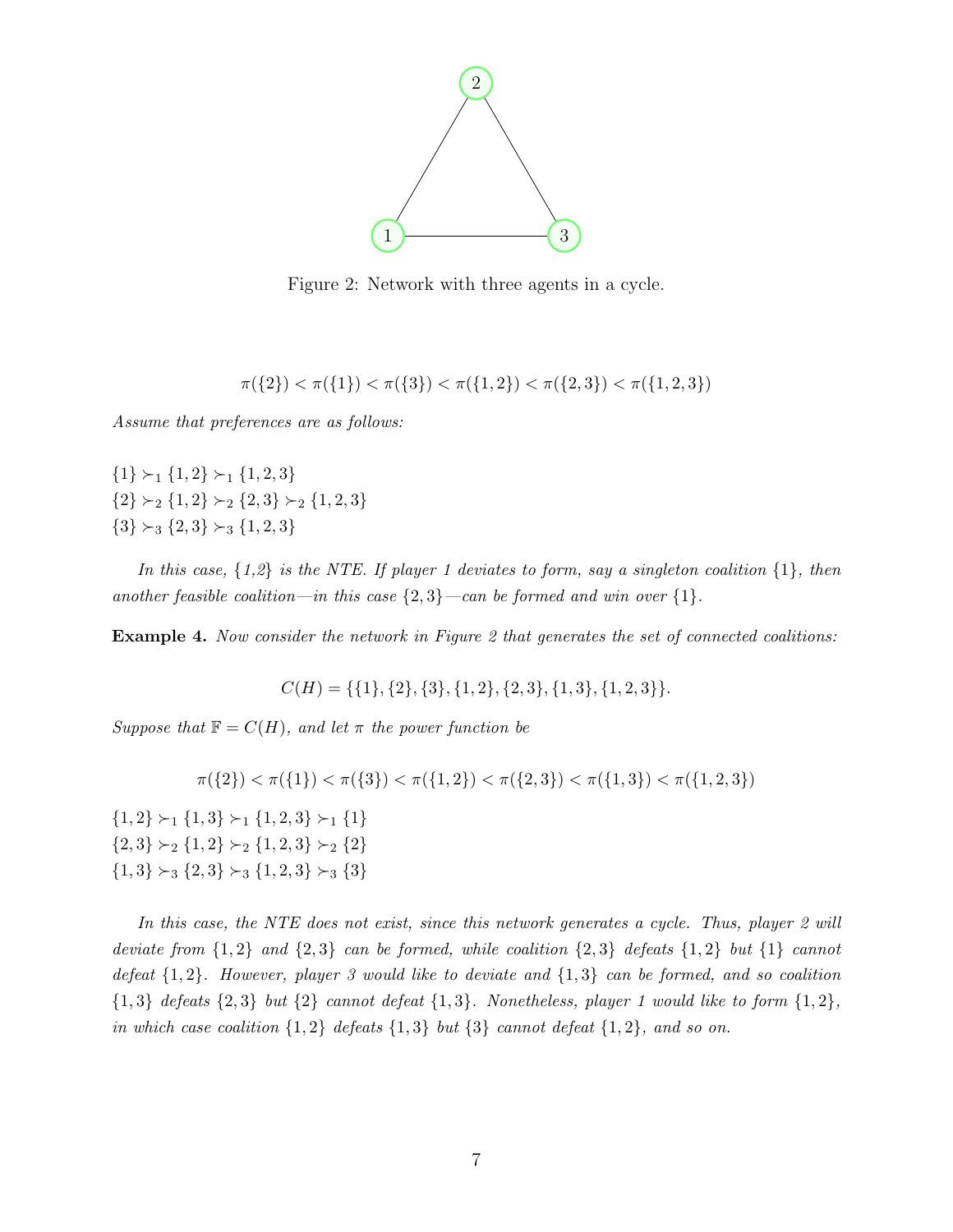# 3 Main Theorem

The main theorem in this paper illustrates the set of restrictions on  $\mathbb F$  that guarantee the existence of the NTE for all preferences and all power functions. Moreover, if  $\mathbb F$  are rich enough, the set of feasible coalitions will come from a set of connected coalitions in a network without cycles.

Note that any set of winning coalitions is pairwise non-disjoint. This is, let  $W$  be a set of winning coalitions and  $S, T \in W$ , then  $S \cap T \neq \emptyset$ <sup>1</sup>. Thus, the following definition establishes a necessary condition for a set that has the opportunity to be a winning condition.

Let  $[k]$  be the set  $\{1, 2, ..., k\}$  for every  $k \in \mathbb{N}$ .

Definition 9. We say that a family  $\{S_1, S_2, \ldots, S_k\} \subseteq \mathbb{F}$  is composed of **potentially winning** coalitions if  $S_i \cap S_j \neq \emptyset$  for all  $i, j \in [k]$ .

The following stronger condition will guarantee us the existence of at least one NTE.

**Definition 10.** A collection of feasible coalitions  $\mathbb{F}$  is a **Helly family** if every family  $\{S_1, S_2, \ldots, S_k\} \subset$  $\mathbb F$  composed of potentially winning coalitions satisfies the notion that  $\bigcap_{i\in[k]}S_i\neq\emptyset$ .

A family of sets (or coalitions) is equivalent to a hypergraph, if each set is a hyperedge. The Helly property has been widely studied, for instance, by the hypergraph theory [6, 12] which shows several characterizations for hypergraphs with this property. The feasible coalitions  $\mathbb F$  is Helly family, if every family composed of potentially winning coalitions have at least one common agent.<sup>2</sup>

**Theorem 1.** Given a set of feasible coalitions  $\mathbb{F}$ , an NTE exists for all preferences defined on  $\mathbb{F}$ and all power functions, if and only if  $\mathbb F$  is a Helly family.

**Proposition 1.** Let  $\mathbb F$  be a set of feasible coalitions. An NTE exists for all preferences defined on  $\mathbb F$ and all power functions, if and only if, for every set  $S \subset \mathbb{F}$  that is composed of potentially winning coalitions, there exists a network without cycles H, such that  $S \subseteq C(H)$ .

In the following example, there is a network H with a cycle such that  $\mathbb{F} \subseteq C(H)$ . Every set S composed of potentially winning coalitions belongs to connected coalitions of a line. Moreover, the set of feasible coalitions  $\mathbb F$  is a Helly family, and an NTE exists for all preferences defined on  $\mathbb F$  and all power functions.

**Example 5.** Let  $\mathbb{F} = \{\{1\}, \{2\}, \{3\}, \{4\}, \{1, 2\}, \{2, 3\}, \{3, 4\}, \{4, 1\}\}\$ be the set of feasible coalitions. Now consider the network in Figure 3.

Each edge of the square is a feasible coalition, but  $\mathbb F$  is not composed of potentially winning coalitions. In fact, if an edge belongs to a family composed of potentially winning coalitions, the opposite edge does not belong to that family.

<sup>&</sup>lt;sup>1</sup>This is proven in Step 1 of the proof of Theorem 1.

<sup>&</sup>lt;sup>2</sup>See Bollobás<sup>[6]</sup> for definition of Helly family. For a family to be  $H_2$ -family, if any 2 coalitions have an agent in common, then there is an agent contained in all the coalitions. For a  $H_1$ -family, there exists an agent contained in all the coalitions. The feasible coalitions  $\mathbb F$  is  $H_2$ -family, and every family composed of potentially winning coalitions is  $H_1$ -family.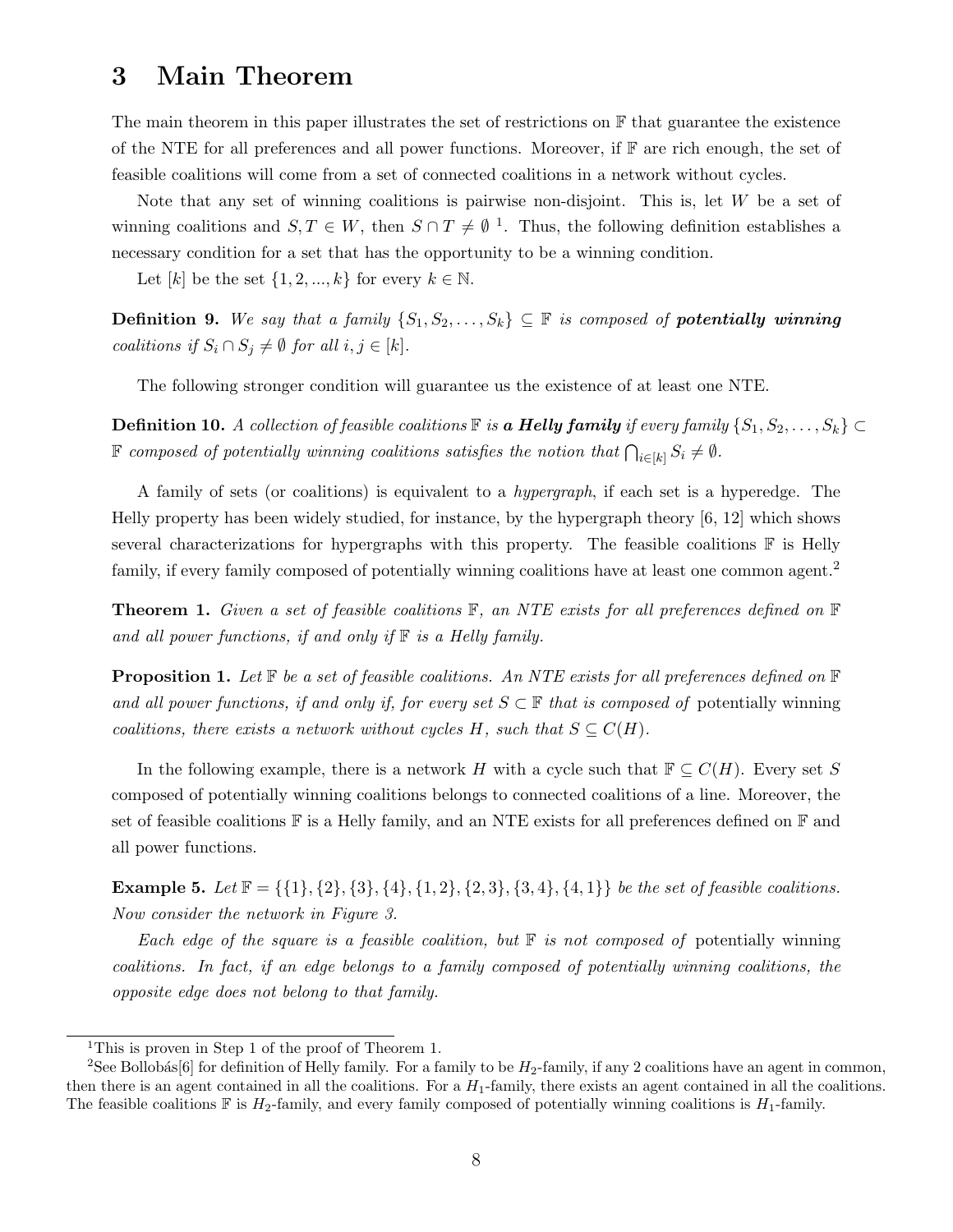

Figure 3: Network with four agents in a square.

For example, the edge  $\{1, 2\}$  only belongs to four families composed of potentially winning coalitions:

$$
S_1 = \{ \{1, 2\}, \{2, 3\} \}, S_2 = \{ \{2\}, \{1, 2\}, \{2, 3\} \},
$$
  

$$
S_3 = \{ \{1, 2\}, \{4, 1\} \} \text{ and } S_4 = \{ \{1\}, \{1, 2\}, \{4, 1\} \}.
$$

All families  $S_1$ ,  $S_2$ ,  $S_3$  and  $S_4$  have agents in common.

This is analogous for families composed of potentially winning coalitions to which the other edges belong, every family composed of potentially winning coalitions have agents in common. Therefore  $\mathbb F$  is a Helly family, an NTE exists for all preferences defined on  $\mathbb F$  and all power functions.

## 4 The Core

In coalitional games, the core is an important solution concept. A partition is core stable if it cannot be improved by any coalition. In this section, we first define the core in tournaments with externalities. Then we characterize the necessary and sufficient condition for existence of core in tournaments. Finally, we reformulate the stable matching problem and compare the core and NTE.

**Definition 11.** A partition  $P \in \Pi$  is **stable** if no coalition defeats it. The **core** is the set of all stable partitions.

If a partition  $P$  is not defeated by any coalition, then no coalition could improve by deviation, which is the idea of core. We characterize the conditions for existence of core in the following proposition.

**Proposition 2.** Given a set of feasible coalitions  $\mathbb{F}$ , the core is not empty for all preferences defined on F and all power functions, if and only if for all pairs of coalitions  $A, B \in \mathbb{F}$ , such that  $A \cap B \neq \emptyset$ then  $A \subset B$  or  $B \subset A$ .

**Corollary 2.** If the core is not empty for all preferences defined on  $\mathbb F$  and all power functions, then there exists a line H such that  $\mathbb{F} \subset C(H)$ .

In proposition 2, the existence of core requires the set of feasible coalitions  $\mathbb F$  could be defined on a line, the condition is stronger than the condition for existence of NTE in proposition 1, which requires the set of feasible coalitions  $\mathbb F$  to be defined on a network without cycles H. In corollary 2, feasible coalitions  $\mathbb F$  is a subset of connected coalitions on a line. In the following corollary, we show that if the core exists, then an NTE exists.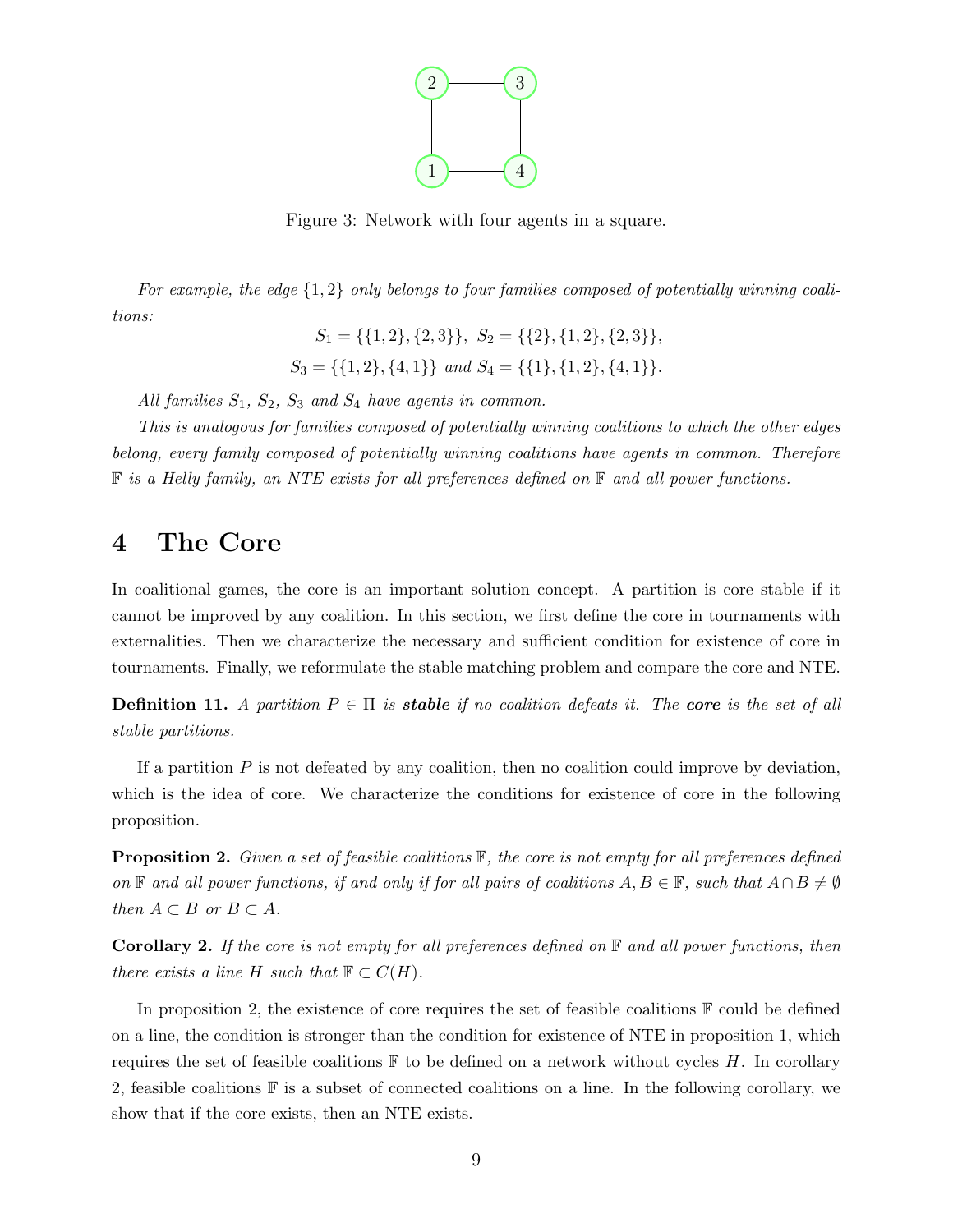**Corollary 3.** If the core is not empty for all preferences defined on  $\mathbb{F}$  and all power functions, then an NTE exists.

However, the existence of NTE is not sufficient for existence of the core. The counter example of result is discussed in the following power matching problem.

### 4.1 Power Matching Problem

We reformulate the stable matching problem presented by Gale and Shapley [14] in the following setting, and we add the possibility that each potential couple (or single) has some level of power in the matching process. The classical matching problem can be modeled with a null power function.

Consider the joint business ventures competitions, let L be a set of labor business and C a set of capital business (and  $L \cap C = \emptyset$ ). Then, the set of business is  $N = L \cup C$  and the set of feasible coalitions  $\mathbb{F} = \{\{i\} : i \in N\} \cup \{\{l, c\} : l \in L, c \in C\}$  are the singletons of each business joined with every possible joint business ventures among labor business L and capital business C. The preferences of each business are described as preferences over feasible coalitions that contain himself, that is,  $\{l, c_1\} \succ_l \{l, c_2\}$  means that l prefers  $c_1$  over  $c_2$ , and so forth.

**Example 6.** Let  $L = \{1, 2\}$  the set of labor business,  $C = \{3, 4\}$  the set of capital business and  $N = \{1, 2, 3, 4\}$  be the set of all business. Then, let

$$
\mathbb{F} = \{ \{1\}, \{2\}, \{3\}, \{4\}, \{1,3\}, \{1,4\}, \{2,3\}, \{2,4\} \}
$$

be the set of feasible coalitions. The power of every singleton is null, and the ranking of power for joint business is

$$
\pi({1, 4}) > \pi({1, 3}) > \pi({2, 3}) > \pi({2, 4})
$$

Preferences are defined as follows:

 ${1, 3} \succ_1 {1, 4} \succ_1 {1}$  ${2,3} \succ_2 {2,4} \succ_2 {2}$  ${2,3} \succ_3 {1,3} \succ_3 {3}$  ${2, 4} \succ_4 {1, 4} \succ_4 {4}$ 

Thus, each business prefers to be in any joint business ventures rather than to be alone.

 $\{\{1,3\},\{2,4\}\}\$ is an NTE, because if labor business 2 and capital business 3 decide to form a coalition  $\{\{1\},\{2,3\},\{4\}\}\$ , then 1 and 4 will form a coalition  $\{1,4\}$  and defeat  $\{2,3\}$  in the partition  $\{\{1,4\},\{2,3\}\}.$ 

**Proposition 3.** The power matching problem has an NTE for all preferences and all power functions.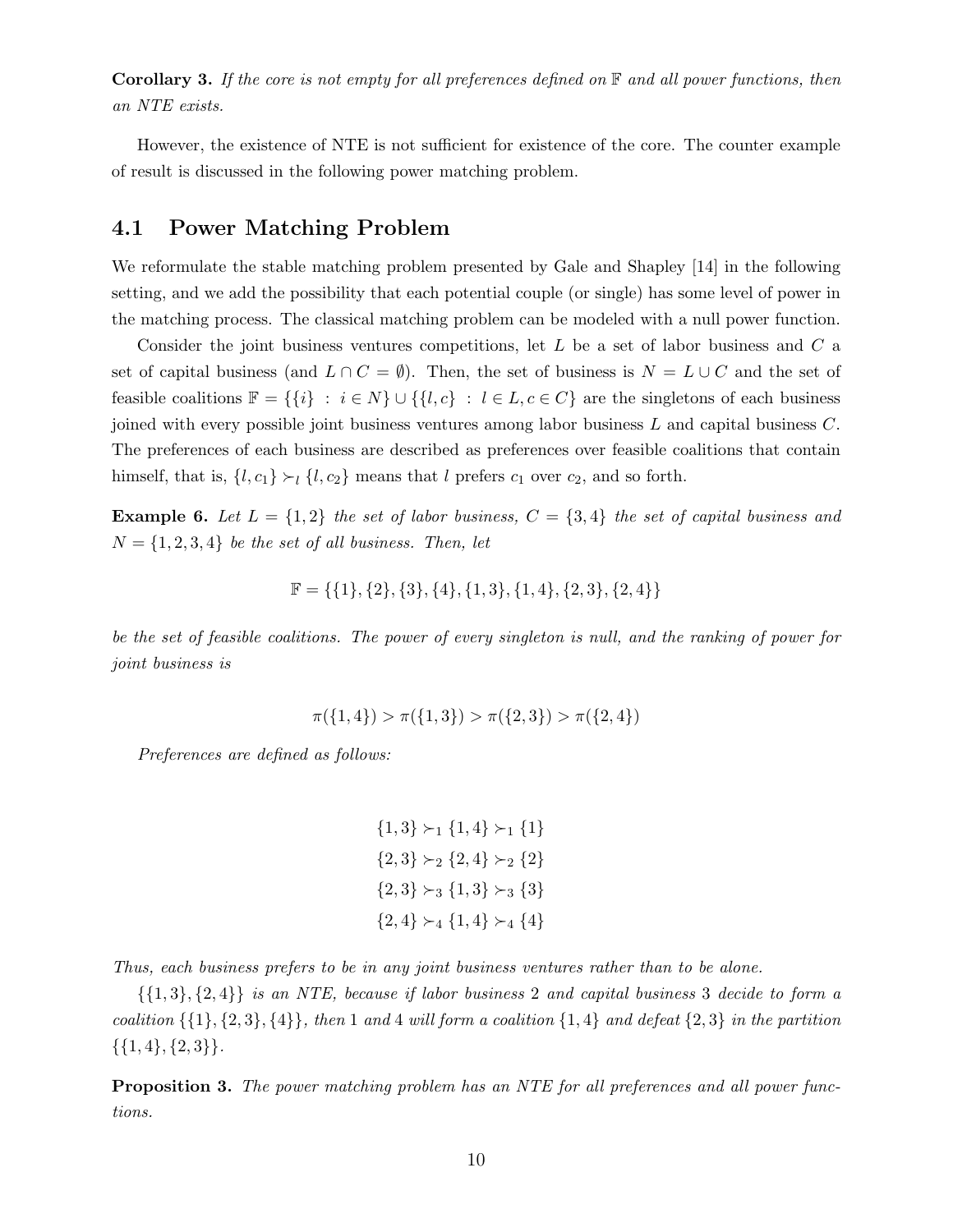Note that if a partition  $P$  is stable, then  $P$  is an NTE, albeit the converse result does not hold. Moreover, the following example shows that the power matching problem in Example 6 is a situation in which there is an NTE but the core is empty.

Example 7. Recall the situation in example 6. This tournament has an empty core. Indeed, it is not difficult to see that no matter what partition is formed, there is always a coalition that can defeat it.

For instance, if the partition  $\{\{1,3\},\{2,4\}\}\,$  were formed, then coalition  $\{1,3\}$  would win the tournament. Nevertheless, this partition is not stable, since agents 2 and 3 can defeat by deviating:  $\{\{1\},\{2,3\},\{4\}\}.$ 

The set of feasible coalitions  $\mathbb F$  of power matching problem is connected coalitions of a bipartite network with at most 2 players. There are links between players in  $L$  and  $C$ , but the players are not connected within L or C.  $\mathbb F$  is composed of one player or two players connected. There is no cycle in bipartite network, and the feasible coalitions are not connected coalitions of a line.

### 4.2 Voting Problem

Consider a voting problem among different parties, let A, B be the set of candidates from party A and B. The set of all candidates is  $A \cup B$ . There are level structure of coalitions. The first level of coalitions in party A are  $\{A_1, \ldots, A_k\}$ , the set of these coalitions is a partition of A. The second level of coalitions constitute a partition of the coalitions in first level, the set of coalitions  $\{A_{i,1},\ldots,A_{i,k_i}\}\$ is a partition of  $A_i$ , for any  $i \in [k]$ . More levels of coalitions could be defined in this way.

**Example 8.** Let  $A = \{1, 2, 3\}$  be the set of agents of party A,  $B = \{4, 5\}$  the set of agents of party B and  $N = \{1, 2, 3, 4, 5\}$  the set of all agents. Then, let

$$
\mathbb{F} = \{\{1\},\{2\},\{3\},\{4\},\{5\},\{1,2,3\},\{1,2\},\{4,5\}\}
$$

be the set of feasible coalitions.

Assume the power of singleton are:  $\pi({1}) = 1.1, \pi({2}) = 0.9, \pi({3}) = 0.7, \pi({4}) = 1,$  $\pi({5}) = 0.8$ . Assume the power of coalition of more than one agents is the aggregate power of individuals in the coalition. Thus,  $\pi({1, 2, 3}) > \pi({1, 2}) > \pi({4, 5}) > \pi({1})$ .

Preferences are defined as follows:

$$
\{1,2\} \succ_1 \{1,2,3\} \succ_1 \{1\}
$$

$$
\{1,2,3\} \succ_2 \{1,2\} \succ_2 \{2\}
$$

$$
\{1,2,3\} \succ_3 \{3\}
$$

$$
\{4,5\} \succ_4 \{4\}
$$

$$
\{4,5\} \succ_5 \{5\}
$$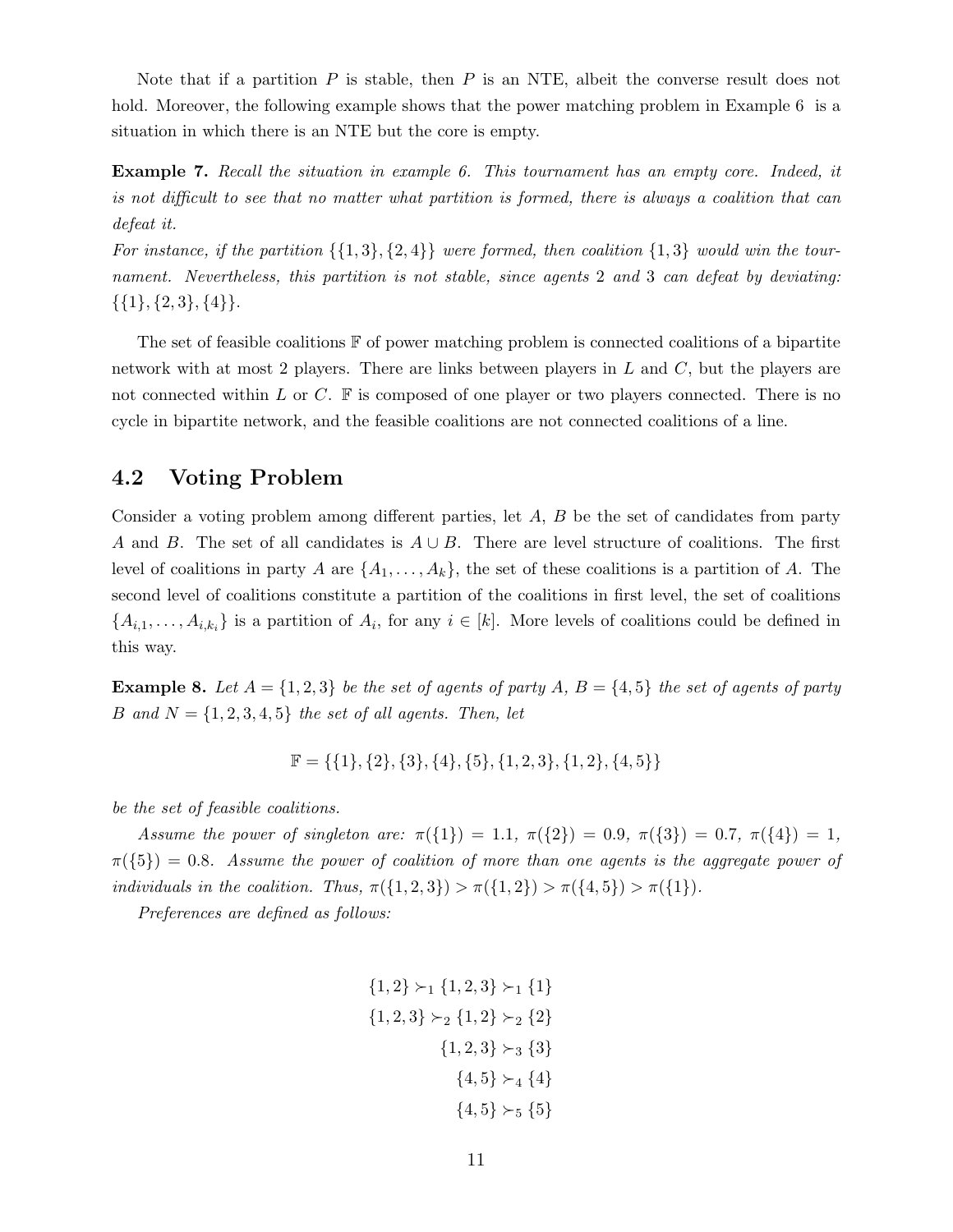$\{\{1,2\},\{3\},\{4,5\}\}\$ is in the core.  $\{1,2,3\}$  will not be formed because agent 1 prefer  $\{1,2\},\$ and 1 will not deviate to {1} and lose the tournament.

Moreover,  $\{\{1, 2, 3\}, \{4, 5\}\}\$ is also in the core.

The structure of feasible coalition in example 9 has levels,  $A_1 = A$ , and  $A_{1,1} = \{1,2\}$ ,  $A_{1,2} = \{3\}$ . In the level structure of coalitions, for any coalition  $C, D \in \mathbb{F}$  with  $C \cap D \neq \emptyset$ , there is  $C \subset D$  or  $D \subset C$ . Thus, the core exists in the voting problems.

### 4.3 Farsighted Core

Compare the tournaments of coalition with the proper simple game in Ray and Vohra [27], the core of a simple game is nonempty if and only if the collegium  $S^* = \bigcap_{S \in W} S$  is nonempty. W is the set of all winning coalitions in the simple game.

Our results are different with simple game, and we focus on the structure of feasible sets rather than the set of winning coalitions. In the following, we define the defeat in chain of coalitions and farsighted stable.

**Definition 12.** The chain of coalitions  $S^1, \ldots, S^k$  that defeats a partition P, if  $G_j(P^k) \succ_j G_j(P^{i-1})$ , for any agent  $j \in S^i$ ,  $i = 1, ..., k$ . The partitions  $P^0, P^1, ..., P^k$  satisfy  $P^0 = P$ ,  $P^i = (S^i, [P^{i-1} \setminus$  $S^i$ ) for  $i = 1, \ldots, k$ .

**Definition 13.** A partition  $P \in \Pi$  is **farsighted stable** if there is not chain of coalitions that defeats it. The **farsighted core** is the set of all farsighted stable partitions.

If a partition  $P$  is farsighted stable, then no coalition could improve by a chain of deviations. To illustrate the results of farsighted stable, we define the level structure of feasible coalitions. The feasible coalitions F have level structure if any coalitions  $A, B \in \mathbb{F}$ , there is  $A \subset B$  or  $B \subset A$ . F have level structure with k levels if  $k = \max_{i \in N} |\{S | i \in S\}|$ , which is the largest number of coalitions including any agent i.

**Corollary 4.** Given a set of feasible coalitions  $\mathbb{F}$ , the farsighted core is not empty for all preferences defined on  $\mathbb F$  and all power functions, if and only if the set feasible coalitions have level structure with less or equal than 2 levels.

Corollary 4 shows there exists a partition that is farsighted stable if and only if the feasible coalition  $\mathbb F$  have level structure with 1 level or 2 levels. The following example illustrates the intuition that farsighted stable partition does not exist for a set of feasible coalitions with level structure with 3 levels.

**Example 9.** Let  $N = \{1, 2, 3, 4\}$  be the set of agents and  $\mathbb{F} = \{\{1\}, \{2\}, \{3\}, \{4\}, \{1, 2\}, \{1, 2, 3\}\}\$ be the set of feasible coalitions. The coalitions including agent 1 are winning coalitions. Preferences are defined as follows: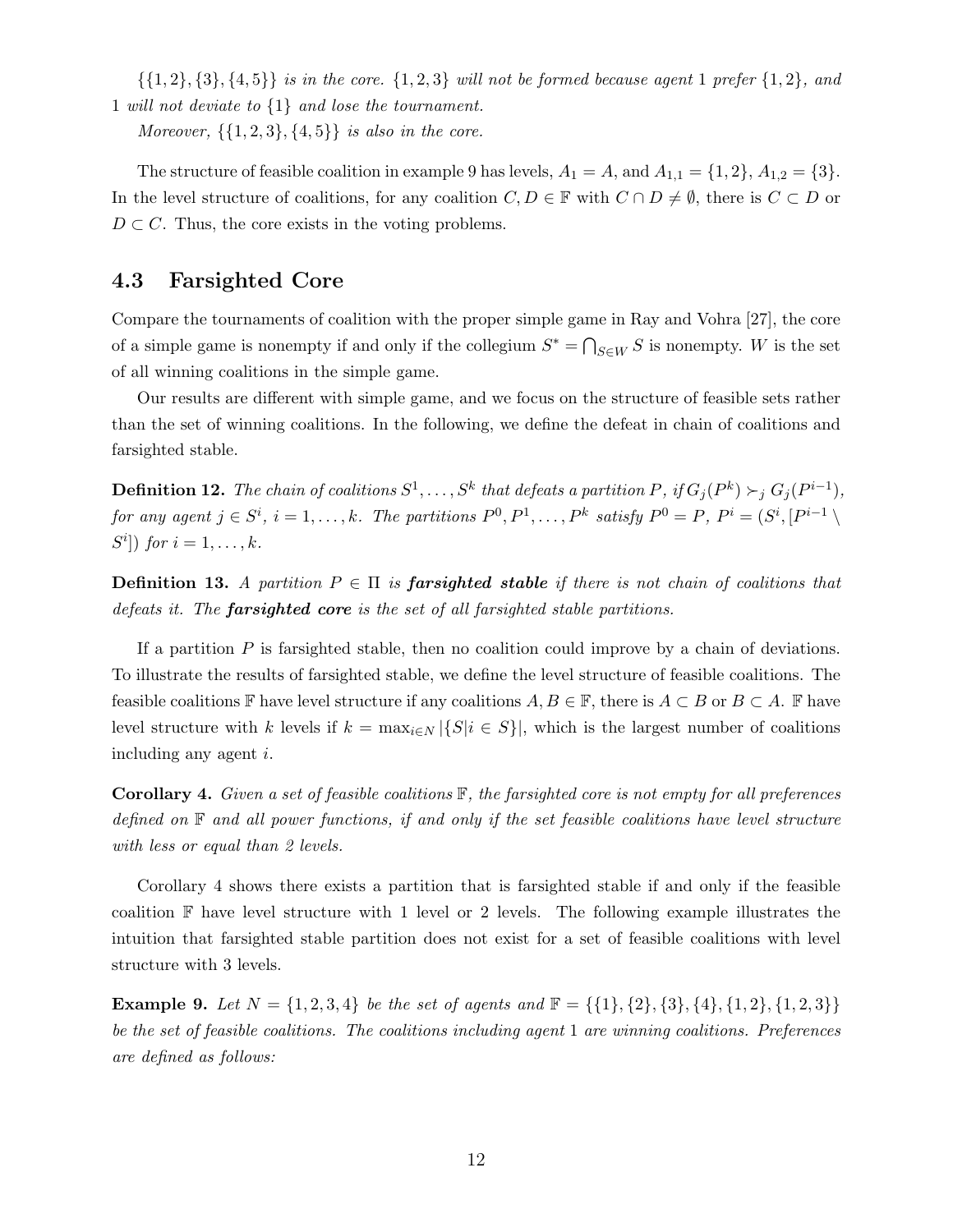${1, 2} \succ_1 {1, 2, 3} \succ_1 {1}$  ${1, 2, 3} \succ_2 {1, 2} \succ_2 {2}$  ${1, 2, 3} \succ_3 {3}$ 

Note that the partitions  $\{\{1,2\},\{3\},\{4\}\}\$ and  $\{\{1,2,3\},\{4\}\}\$ are in the core.

Thus, the core is not empty set, but farsighted stable set does not exist.

If we start with partition  $P^0 = \{\{1,2\},\{3\},\{4\}\}\$ , then agent 2 deviates as a coalition  $S^1$  and the partition  $P^1 = \{\{1\}, \{2\}, \{3\}, \{4\}\}\$ results. At this point, agents 1, 2, 3 prefer to form a coalition  $S^2$ and therefore, the partition  $P^2 = \{\{1,2,3\},\{4\}\}\$ is finally formed. The chain of coalitions  $S^1, S^2$ defeats  $P^0$ ,  $\{\{1,2\},\{3\},\{4\}\}\$ is not farsighted stable.

On the other hand, if we start with partition  $\{\{1,2,3\},\{4\}\}\,$ , then 1 deviates and the partition  $\{\{1\},\{2\},\{3\},\{4\}\}\$ is formed. But from here, agents 1,2 prefer form a coalition and thus partition  $\{\{1,2\},\{3\},\{4\}\}\$  results.

Therefore, farsighted stable set is empty.

# 5 Conclusion

This paper investigates the robust equilibrium, "no-threat equilibrium", for the problem of tournaments with externalities. The no-threat equilibrium requires that any coalition of agents have no incentive to deviate for higher payoff and not being defeated by any feasible coalition formed by other agents. The condition is weaker than stability that requires agents have no incentive to deviate and achieve higher utility, since it excludes potential myopic deviations of agents that would be defeated by feasible coalition formed by other agents.

This paper is a start to study robust equilibrium in tournaments with externalities, we discover and characterize the set of feasible coalitions such that the no-threat equilibrium exists for any power function and preferences of agents. Then we characterized the condition of feasible coalitions for existence of core. Furthermore, the applications of no-threat equilibrium in power matching problem and voting problem are discussed. Finally, we discuss the farsighted stability in this problem, and characterize the feasible coalitions for existence of farsighted stable partition.

# Proof

### Proof of Theorem 1

*Proof.* ( $\Leftarrow$ ) **Step 1:** Any collection of winning coalitions is a Helly family.

First, observe if S and T are winning coalitions, in which case  $S \cap T \neq \emptyset$ , because if  $S \cap T = \emptyset$ , then  $T \subseteq N \setminus S$ . However, by definition 5, if  $S \in W$  and  $T \subseteq N \setminus S$ , then  $T \notin W$ .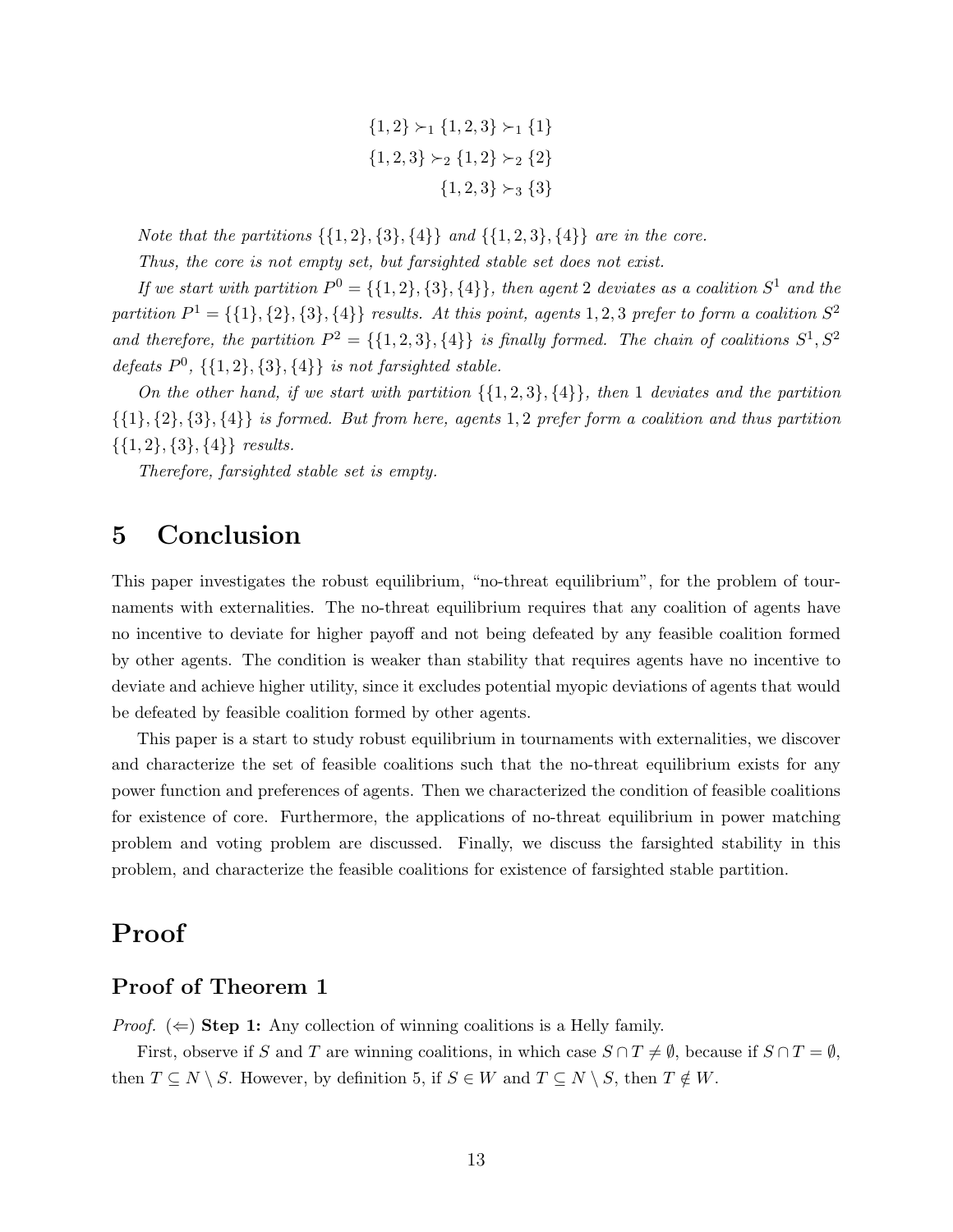Thus, if  $S_1, S_2, \ldots, S_K \in W$  are winning coalitions, then  $S_i \cap S_j \neq \emptyset$  for all  $i, j \in \{1, 2, \ldots K\}$ . Therefore, according to the hypotheses, we have  $\bigcap_{k=1}^{K} S_k \neq \emptyset$ .

**Step 2:** Let  $V = \bigcap_{k=1}^{K} S_k$  and let  $i \in V$ . Next, let  $S^* \in W$  such that  $S^* \succ_i S$ ,  $\forall S \in W \setminus \{S^*\}$ . Let there be a partition  $P = (S^*, [N \setminus S^*])$  where  $[N \setminus S^*]$  is a partition of  $N \setminus S^*$  composed of feasible coalitions. Assume that T deviates at partition P.

Case 1:  $i \in T$ . If  $T \in W$ , then i gets a lower pay-off. On the other hand, if  $T \notin W$ , there exists a coalition in  $N \setminus T$  that can be formed and will defeat the coalition T.

Case 2:  $i \notin T$ . From our assumption,  $T \notin W$ , since  $i \in V$  is part of all winning coalitions. Therefore, there exists a coalition in  $N \setminus T$  that can be formed and will defeat the coalition T.

Therefore,  $S^*$  is an NTE. Note that every winning coalition at the top of players' preferences (restricted to  $W$ ) is an NTE.

 $(\Rightarrow)$  We will now prove the contrapositive version: Given a set of feasible coalition F, if there is a collection  $C = \{S_1, S_2, \ldots, S_K\} \subseteq \mathbb{F}$ , such that  $S_i \cap S_j \neq \emptyset$ ,  $\forall i, j$  but  $\bigcap_{k=1}^K S_k = \emptyset$ , then there are preferences defined on  $\mathbb F$  and a power function, such that an NTE does not exist.

Consider the power function  $\pi$  as follows:

$$
\pi(S) = \begin{cases} 1 & \text{if } S \in C \\ 0 & \text{if } S \notin C \end{cases}
$$

Clearly,  $S_1, S_2, \ldots, S_K$  are the only winning coalitions for this power function.

Now, we will prove that there are preferences defined on  $\mathbb{F}$ , such that an NTE does not exist.

Let  $i \in N$  be any agent. Due to  $\bigcap_{k=1}^{K} S_k = \emptyset$ , we find that i belongs in  $r < K$  winning coalitions. Assume that i belongs to the coalitions  $S_{i_1}, S_{i_2}, ..., S_{i_r}$ , such that  $i_1 < i_2 < ... < i_r$ .

Consider the following strict preference over  $\mathbb F$  for each agent  $i \in N$ :

• If  $i \notin S_1 \cap S_K$ , then

$$
S_{i_1} \prec_i S_{i_2} \prec_i \ldots \prec_i S_{i_r}.
$$

• If  $i \in S_1 \cap S_K$ , then

$$
S_{i_r} \prec_i S_{i_1} \prec_i S_{i_2} \prec_i \ldots \prec_i S_{i_{r-1}}.
$$

Observe that these preferences satisfy the following conditions: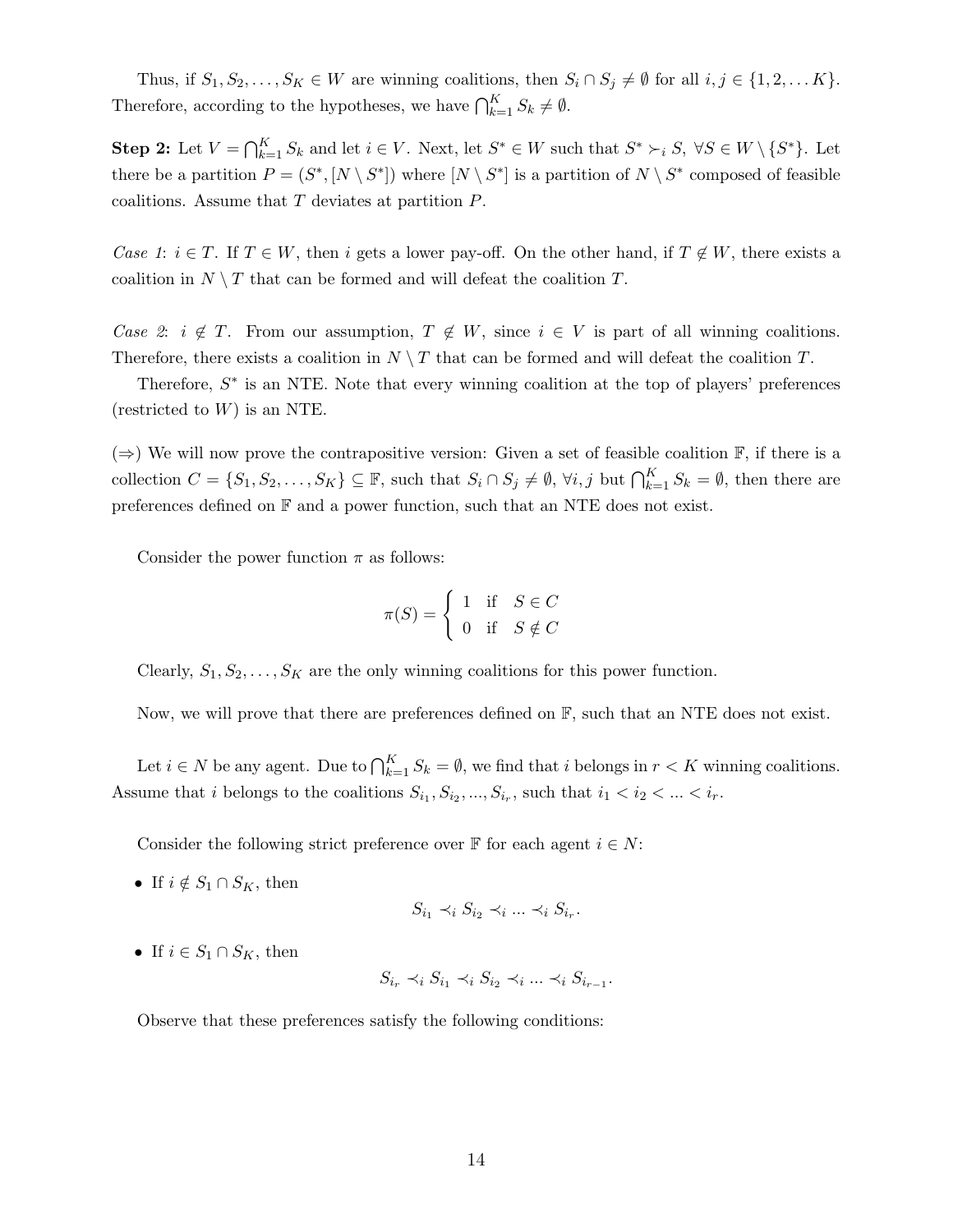$$
S_1 \prec_j S_2, \quad \forall j \in S_1 \cap S_2
$$
  
\n
$$
S_2 \prec_j S_3, \quad \forall j \in S_2 \cap S_3
$$
  
\n:  
\n
$$
S_K \prec_j S_1, \quad \forall j \in S_K \cap S_1.
$$

These properties in the preferences mean that the NTE does not exist, since this situation generates a cycle. Thus, for  $r = 1, ..., K - 1$ , the group  $S_r \cap S_{r+1}$  will deviate from  $S_r$  and  $S_{r+1}$  can be formed, following which coalition  $S_{r+1}$  defeats coalition  $S_r$ , albeit there are no winning coalitions in  $N \setminus S_{r+1}$ . Finally, group  $S_K \cap S_1$  would like to deviate and  $S_1$  can be formed, in which case coalition  $S_1$  defeats coalition  $S_K$  and there are no winning coalitions in  $N \setminus S_1$ . Nevertheless, group  $S_1 \cap S_2$  would like to form  $S_2$ , and so this coalition defeats coalition  $S_1$  again, and so on.

 $\Box$ 

#### Proof of Proposition 1

*Proof.* ( $\Leftarrow$ ) Assume that  $S = \{S_1, S_2, \ldots, S_K\}$  is composed of potentially winning coalitions and there is a network without cycle H such that  $S \subseteq C(H)$ .

First, we show that  $\bigcap_{k=1}^K S_k \neq \emptyset$ .

We prove by induction that  $\bigcap_{k=1}^K S_k \neq \emptyset$ . The base of induction is  $n = 3$ , and clearly we can arrange the players in a line  $H$  (see Figure 1), because this is the only possible network for three players if there are no cycles. There are essentially two cases in which  $S$  is composed of potentially winning coalitions and  $S \subseteq C(H)^3$ :

- $S = \{\{i\}, \{i, 2\}\}\$ for  $i = 1$  or 3. Thus, player i belongs to every potentially winning coalition.
- $S = \{\{1,2\}, \{2,3\}\}\.$  Thus, player 2 belongs to every potentially winning coalition. This case is analogous for  $S = \{\{2\}, \{1, 2\}, \{2, 3\}\}.$

Let our induction hypothesis be that this is true for any network for  $n$  players. We will now prove this for  $n+1$  players. Let  $\{S_1, S_2, \ldots, S_K\}$  be elements in the set of connected coalitions of the  $n + 1$  network structure, such that  $S_i \cap S_j \neq \emptyset$ .

- If  $S_1, S_2, \ldots, S_K$  only contains n players, then we are done by the induction hypothesis.
- Assume that all  $n + 1$  players are in  $S_1, S_2, \ldots, S_K$ . Take an agent a with degree one in the network and take an agent b that is connected to a. If  $a \in \bigcap_{k=1}^{K} S_k$ , we are done.
- If  $a \notin \bigcap_{k=1}^K S_k$ , we know that  $a \notin S_k$  for some k. We show that if  $a \in S_i$ , it must be that  $b \in S_i$ . To exemplify this point, it is noteworthy that if  $a \notin S_k$ , then for some player  $x \neq a$  it must be that

<sup>&</sup>lt;sup>3</sup>The proof is analogous when  $\{1, 2, 3\} \in S$ .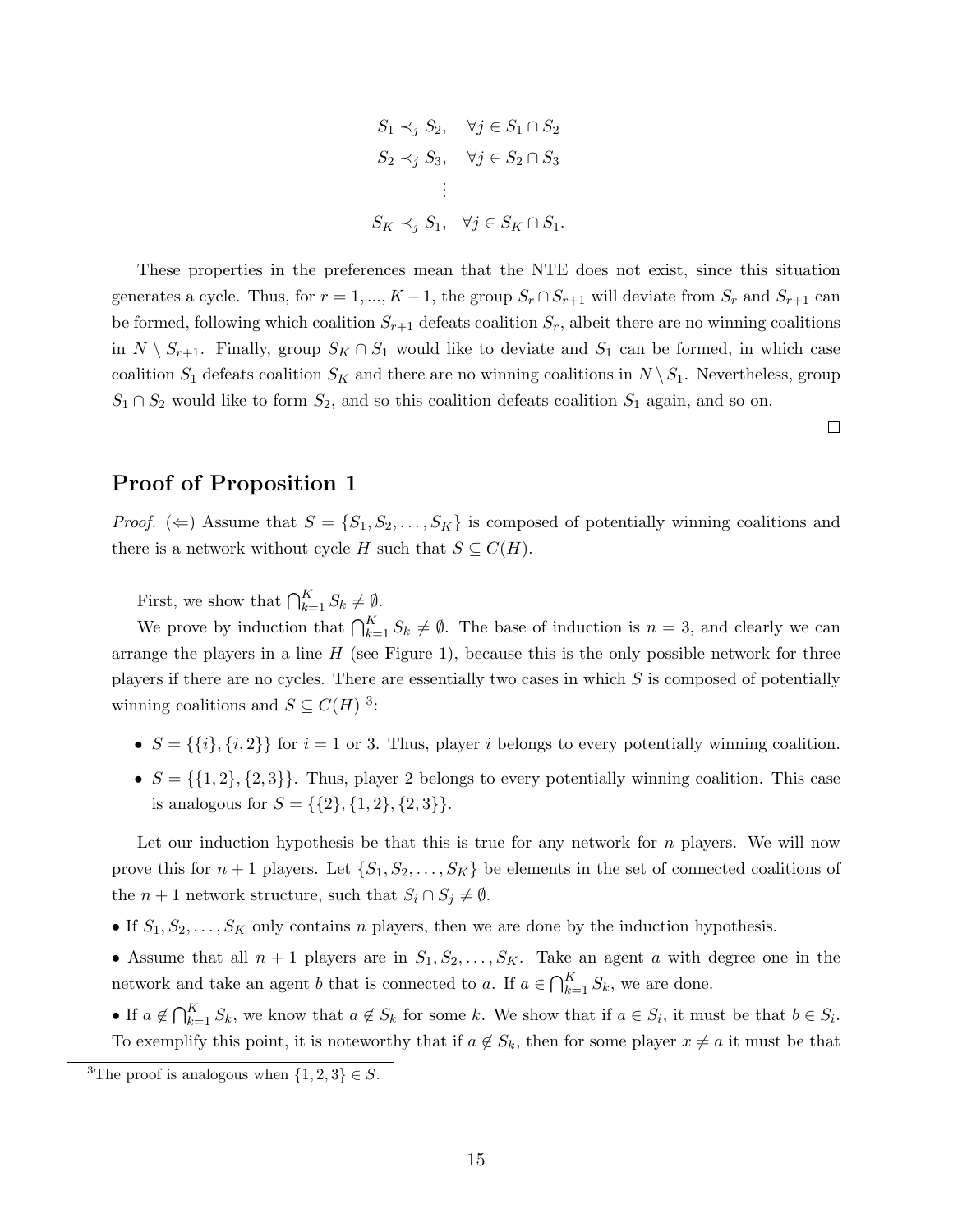$x \in S_i \cap S_k$ . Take the path  $[x, a]$ . Since  $a \in S_i$  and  $x \in S_i$ , by connectedness it must be that players on the path  $[x, a]$  should be a subset of  $S_i$ , i.e.  $[x, a] \subseteq S_i$ . Moreover, since  $b \in [x, a]$ ,  $b \in S_i$ .

• Now take the sets  $S_1 \setminus \{a\}, S_2 \setminus \{a\}, \ldots, S_K \setminus \{a\}.$  We know  $(S_i \setminus \{a\}) \cap (S_j \setminus \{a\}) \neq \emptyset$ , because  $S_i \cap S_j \neq \emptyset$ , and if  $a \in S_i$ , then  $b \in S_i$ . Since these sets only contain n players and they are subsets of network  $H$  without the link [a,b] (which is a network without cycles), then according to the induction hypothesis  $\bigcap (S_i \setminus \{a\}) \neq \emptyset$  implies  $\bigcap (S_i) \neq \emptyset$ .

Therefore, in line with Theorem 1, we can conclude that an NTE equilibrium exists for all preferences defined on F and all power functions.

 $(\Rightarrow)$  Suppose that  $S = \{S_1, S_2, \ldots, S_K\}$  is composed of potentially winning coalitions and an NTE exists for all preferences defined on  $\mathbb F$  and all power functions.

We prove by induction that there is a network H without cycles, such that  $S \subseteq C(H)$ . The base of the induction is  $n = 3$ . As we show in the "only if" part, three players in all families of potentially winning coalitions can be arranged in one line.

The induction hypothesis is that this is true for any network for  $n$  players. We then prove this for  $n+1$  players. Let  $S = \{S_1, S_2, \ldots, S_K\}$  be a family composed of potentially winning coalitions with  $n+1$  players. With Theorem 1, we have  $\bigcap_i S_i \neq \emptyset$ .

If  $K = 1$ , trivially the network of  $n + 1$  players in a line works.

If  $K > 1$ , there exists a coalition  $S_r \neq \bigcap_i S_i$ , such that there is a player  $a \notin \bigcap_{k=1}^K S_k$ . We take the coalitions  $S_1 \setminus \{a\}, S_2 \setminus \{a\}, \ldots, S_K \setminus \{a\},$  whereby  $\bigcap (S_i \setminus \{a\}) \neq \emptyset$ . Then, with the induction hypothesis, there is a network G without cycles on  $N\setminus\{a\}$ , such that  $\{S_1\setminus\{a\}, S_2\setminus\{a\}, \ldots, S_K\setminus\{a\}\}\subseteq C(G)$ .

For some  $b \in \bigcap_i (S_i \setminus \{a\})$ , we define the network  $H = G \cup [b, a]$  by adding the node a and linking [b, a] to network G. Clearly, H has no cycles. Moreover, due to  $b \in \bigcap_i (S_i \setminus \{a\})$  and  $[b, a] \in H$ , every  $S_k \in S$  belongs  $C(H)$  for  $k = 1, \ldots, K$ .

 $\Box$ 

Proof of Proposition 2

*Proof.* ( $\Leftarrow$ ) Let  $W = \{S_1, ..., S_m\}$  be the set of winning coalitions. By definition, we find that  $S_i \cap S_j \neq \emptyset$  for all  $i, j = 1, ..., m$ . Thus, with hypothesis,  $S_i \subset S_j$  or  $S_j \subset S_i$ . Without loss of generality, suppose that  $S_1 \subset S_2 \subset \cdots \subset S_m$ .

Let  $i \in S_1$  and let  $S^* \in W$ , such that  $S^* \succ_i S$ ,  $\forall S \in W \setminus \{S^*\}$ . Note that i belongs to every winning coalition.

There is a partition  $P = (S^*, [N \setminus S^*])$ , where  $[N \setminus S^*]$  is a partition of  $N \setminus S^*$  composed of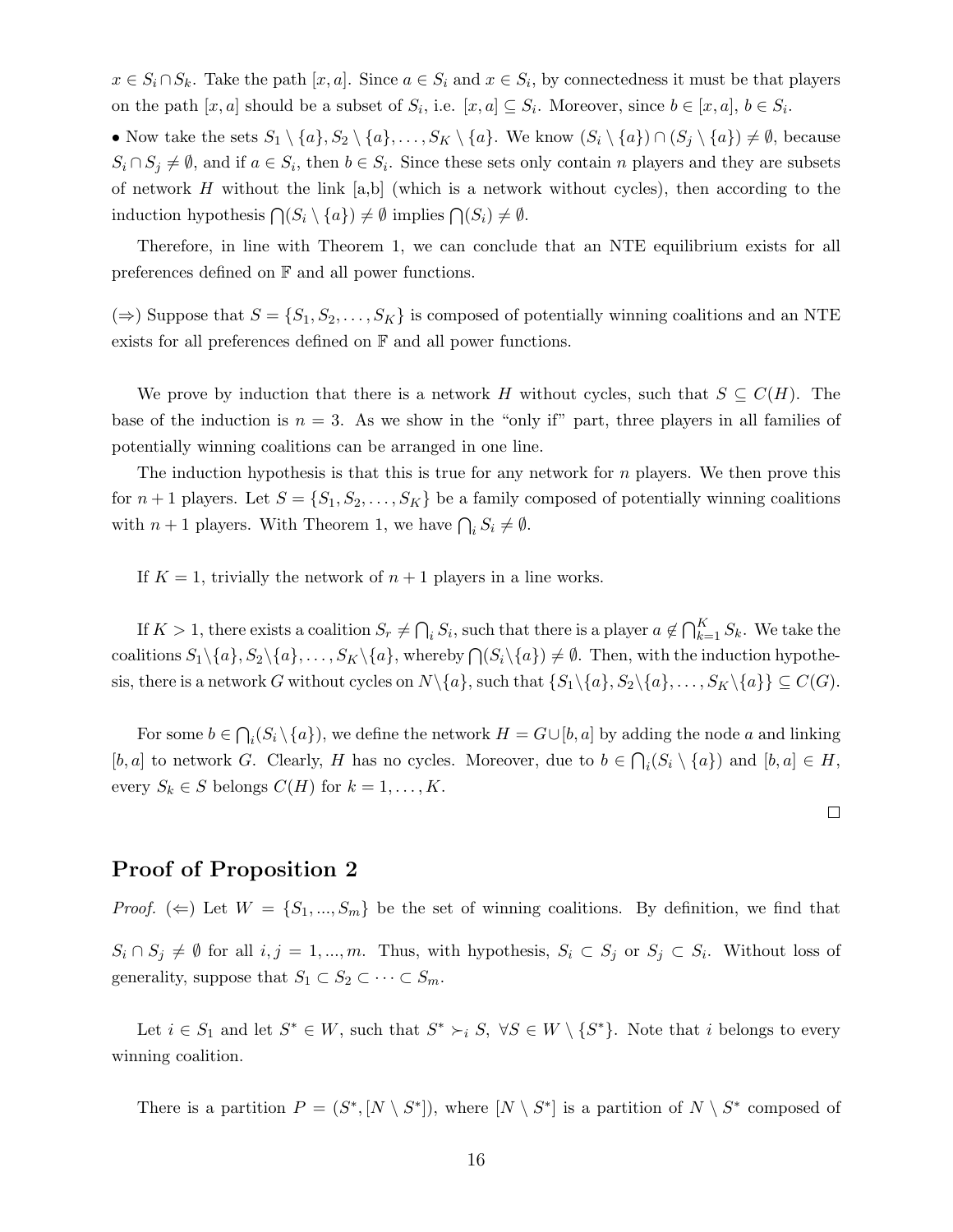feasible coalitions. Assume  $\bar{P} \in \Pi(N \setminus S^*)$  is the maximal partition of  $N \setminus S^*$ , which means for any partition  $\tilde{P} \in \Pi(N \setminus S^*)$ , for any coalition  $T_1 \in \tilde{P}$ , there exists  $T_2 \in \bar{P}$ , such that  $T_1 \subseteq T_2$ . In the following, we prove the partition  $\bar{P} \cup \{S^*\}$  is stable.

Suppose that  $T$  defeats the partition  $P$ .

Case 1:  $i \in T$ . If  $T \in W$ , then i does not prefer T over  $S^*$ .

If  $T \notin W$ , and  $i \in T \cap S^*$ .  $T \cap S^* \neq \emptyset$ , then  $T \subset S^*$  and there exists a coalition  $R \subseteq N \setminus T$ , such that  $\pi(R) > \pi(T)$ . If  $R \cap S^* \neq \emptyset$ , there is  $R \subseteq S^* \setminus T$ ,  $\pi(S^* \setminus T) \geq \pi(R) > \pi(T)$ , then T loses the tournament, and T does not defeat partition P. If  $R \cap S^* = \emptyset$ ,  $R \subseteq N \setminus S^*$ ,  $\overline{P}$  is the maximal partition of  $N \setminus S^*$ , there is a set  $T_1 \in \overline{P}$  such that  $R \subseteq T_1$ ,  $\pi(T_1) \geq \pi(R) > \pi(T)$ , T loses the tournament.

Case 2:  $i \notin T$ . Then  $T \notin W$ , since i is part of all winning coalitions, there exists  $R \subseteq N \setminus T$  such that  $\pi(R) > \pi(T)$ .

If  $T \cap S^* \neq \emptyset$ , then  $T \subset S^*$ . If  $R \cap S^* \neq \emptyset$ , then  $R \subseteq S^* \setminus T$ , then  $\pi(S^* \setminus T) \geq \pi(R) > \pi(T)$ , T loses the tournament. If  $R \cap S^* = \emptyset$ ,  $R \subseteq N \setminus S^*$ ,  $\overline{P}$  is the maximal partition of  $N \setminus S^*$ , there is a set  $T_1 \in \overline{P}$  such that  $R \subseteq T_1$ ,  $\pi(T_1) \geq \pi(R) > \pi(T)$ , T loses the tournament.

If  $T \cap S^* = \emptyset$ ,  $S^*$  is winning coalition,  $\pi(S^*) > \pi(T)$ , T does not defeat partition  $\bar{P} \cup \{S^*\}.$ 

Consequently, the partition  $P = \overline{P} \cup \{S^*\}$  is stable, which means the core is not empty.

(⇒) We will prove the contrapositive version: Given a set of feasible coalitions  $\mathbb{F}$ , if there are two coalitions  $A, B \in \mathbb{F}$  such that  $A \cap B \neq \emptyset$  but  $A \nsubseteq B$  and  $B \nsubseteq A$ , then there exist preferences defined on  $\mathbb F$  and a power function  $\pi$ , such that the core is an empty set.

Note that if  $A \cap B \neq \emptyset$  but  $A \nsubseteq B$  and  $B \nsubseteq A$ , then  $A \setminus B \neq \emptyset$  and  $B \setminus A \neq \emptyset$ . Moreover, by definition 2, there is a partition  $P_{B\setminus A} \subset \mathbb{F}$  of  $B \setminus A$ .

Let  $K \in P_{B \setminus A}$  be a feasible coalition and note that  $K \subset B$ . Consider a power function  $\pi$ , such that:

$$
\pi(A) > \pi(B) > \pi(K) > 0,
$$

For any coalition S,  $A \nsubseteq S$  and  $K \nsubseteq S$ ,  $\pi(S) = 0$ . Now, suppose that we have a set of preferences such that:

- For all  $i \in A$ :  $A \succ_i T$  for all T, for all  $i \in T$ ,  $T \in \mathbb{F} \setminus \{A, B\}$ .
- For all  $i \in B$ :  $B \succ_i T$  for all  $T$ , for all  $i \in T$ ,  $T \in \mathbb{F} \setminus \{A, B, K\}.$
- For all  $i \in A \cap B$ :  $B \succ_i A \succ_i T$ , for all  $i \in T$ ,  $T \in \mathbb{F} \setminus \{A, B\}$ .
- For all  $i \in K: K \succ_i B \succ_i T$ , for all  $i \in T, T \in \mathbb{F} \setminus \{B, K\}.$

We show that the core is empty in this case.

For partition  $P \in \Pi(N)$ , if there is no winning coalition in P or  $\pi(S) = 0$  for all  $S \in P$ , then coalition B defeats partition P.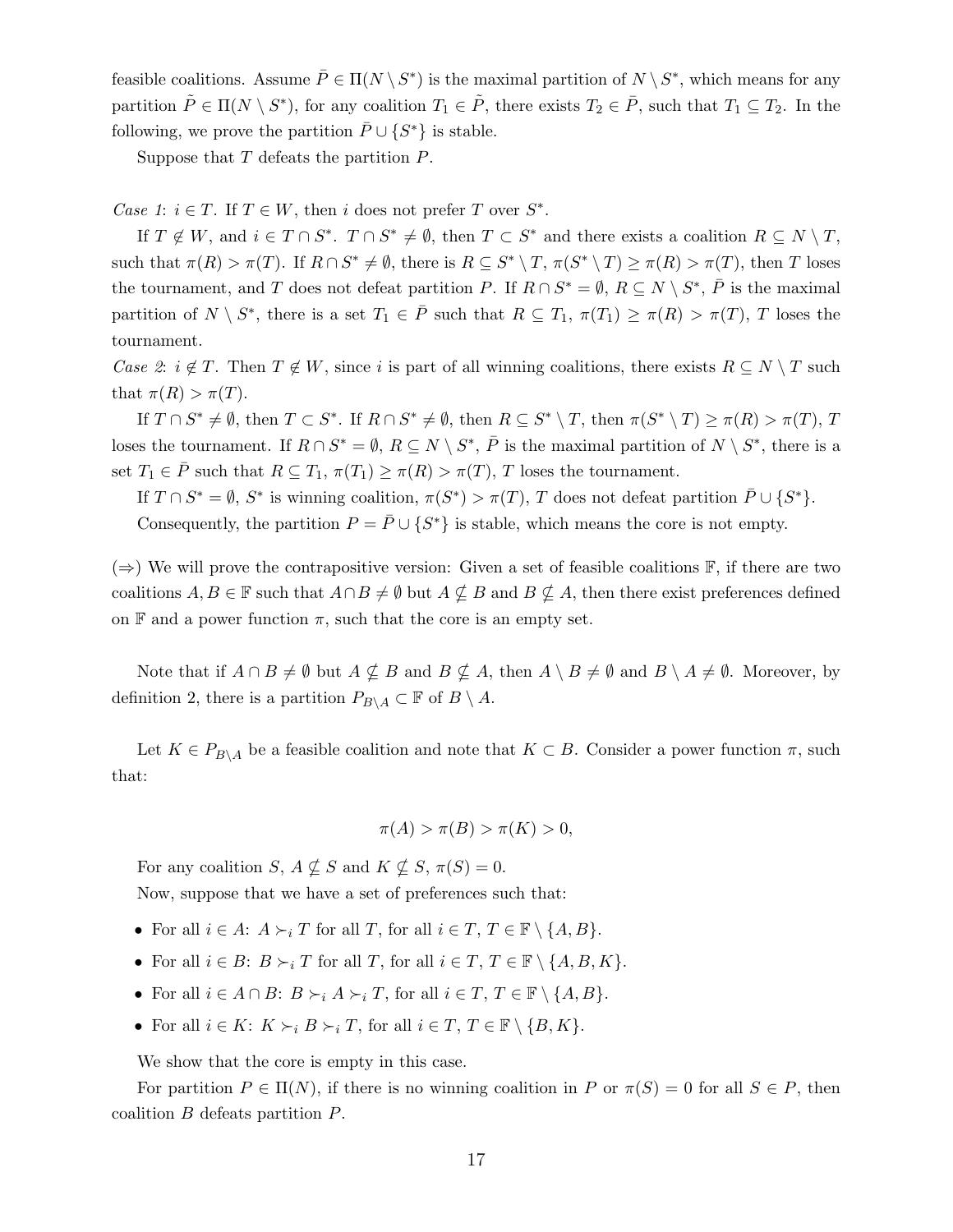For partition P, there is coalition  $S \in P$ , such that S is winning coalition, and  $\pi(S) > 0$ . Case 1:  $A \subset S$  and  $B \nsubseteq S$ . Any partition  $P = (S, [N \setminus S])$  is defeated by coalition A, because  $A \succ_i S$  for all  $i \in A$ . Thus, A wins the tournament in partition  $(A, [S \setminus A], [N \setminus S])$ .

Case 2:  $B \subset S$  and  $A \nsubseteq S$ . Any partition  $P = (S, [N \setminus S])$  is defeated by coalition B, because  $B \succ_i S$  for all  $i \in B$ , and B wins the tournament in partition  $(B, [S \setminus B], [N \setminus S])$ .

Case 3:  $A \cup B \subseteq S$ . Any partition  $P = (S, [N \setminus S])$  is defeated by coalition B, because  $B \succ_i S$  for all  $i \in B$ . Thus, B wins the tournament in partition  $(B, [S \setminus B], [N \setminus S])$ .

Case 4:  $S = A$ . Any partition  $P = (A, [N \setminus A])$  is defeated by coalition B, because  $B \succ_i A$  for all  $i \in A \cap B$ . Thus, B wins the tournament in partition  $(B, [A \setminus B], [N \setminus (A \cup B)]$ .

Case 5:  $S = B$ . Any partition  $P = (B, [N \setminus B])$  is defeated by coalition K, because  $K \succ_i B$  for all  $i \in K \subset B$ . Thus, K wins the tournament in partition  $(K, [B \setminus K], [N \setminus B])$ . Therefore, P is not stable.

Case 6: A  $\nsubseteq S$  and  $B \nsubseteq S$ , then  $K \subset S$ ,  $S \neq K$  because  $K \notin W$  due to  $A \subset N \setminus K$  and  $\pi(A) > \pi(K)$ . Any partition  $P = (S, [N \setminus S])$  is defeated by coalition B, because  $B \succ_i S$  for all  $i \in B$ , and B wins the tournament in partition  $(B, [S \setminus B], [N \setminus (S \cup B)]$ .

This shows that there are no stable partitions, and so the core is empty.

 $\Box$ 

### Proof of Corollary 2

*Proof.* From Proposition 2, if the core exists in the tournaments, for any coalitions  $A, B \in \mathbb{F}$  and  $A \cap B \neq \emptyset$ , then  $A \subset B$  or  $B \subset A$ .

We prove by induction that  $\mathbb{F} \subseteq C(H)$ , such that network H is a line, and any agent i could be a node at the end of the line H.

For  $n = 3$ , If  $\{1, 2, 3\}$  is feasible coalition, it is the same with the case that it is not a feasible coalition in the proof. Without loss of generality, assume  $\{1, 2, 3\}$  is not feasible.

If the feasible coalitions include agent 1 is  $\{1\}$ ,  $\{1, 2\}$ . Then the only feasible coalition include agent 3 is  $\{3\}$ , F is subset of connected coalitions of a line H with agent 1, 2, 3 from left to right. A line with agent 2, 1, 3 from left to right also works.

If the only feasible coalition include agent 1 is  $\{1\}$ , consider a line H with agent 1, 2, 3 from left to right,  $\mathbb{F} \subset C(H)$ . A line with agent 1, 3, 2 from left to right also works. From above, in any case, feasible coalitions  $\mathbb F$  is a subset of the connected coalitions with agent 1, 2, 3 arranged on a line, and any agent at the end of the line.

Suppose the result is true for n agents, then we prove for  $n+1$  agents. Pick an arbitrary agent a, assume the feasible include agent a is  $S_1, S_2, \ldots, S_m$ ,  $a \in S_i \cap S_j$  for any  $i, j$ , then  $S_i \subset S_j$  or  $S_j \subset S_i$ . Without loss of generality, assume  $S_i \subset S_2 \ldots \subset S_m$ .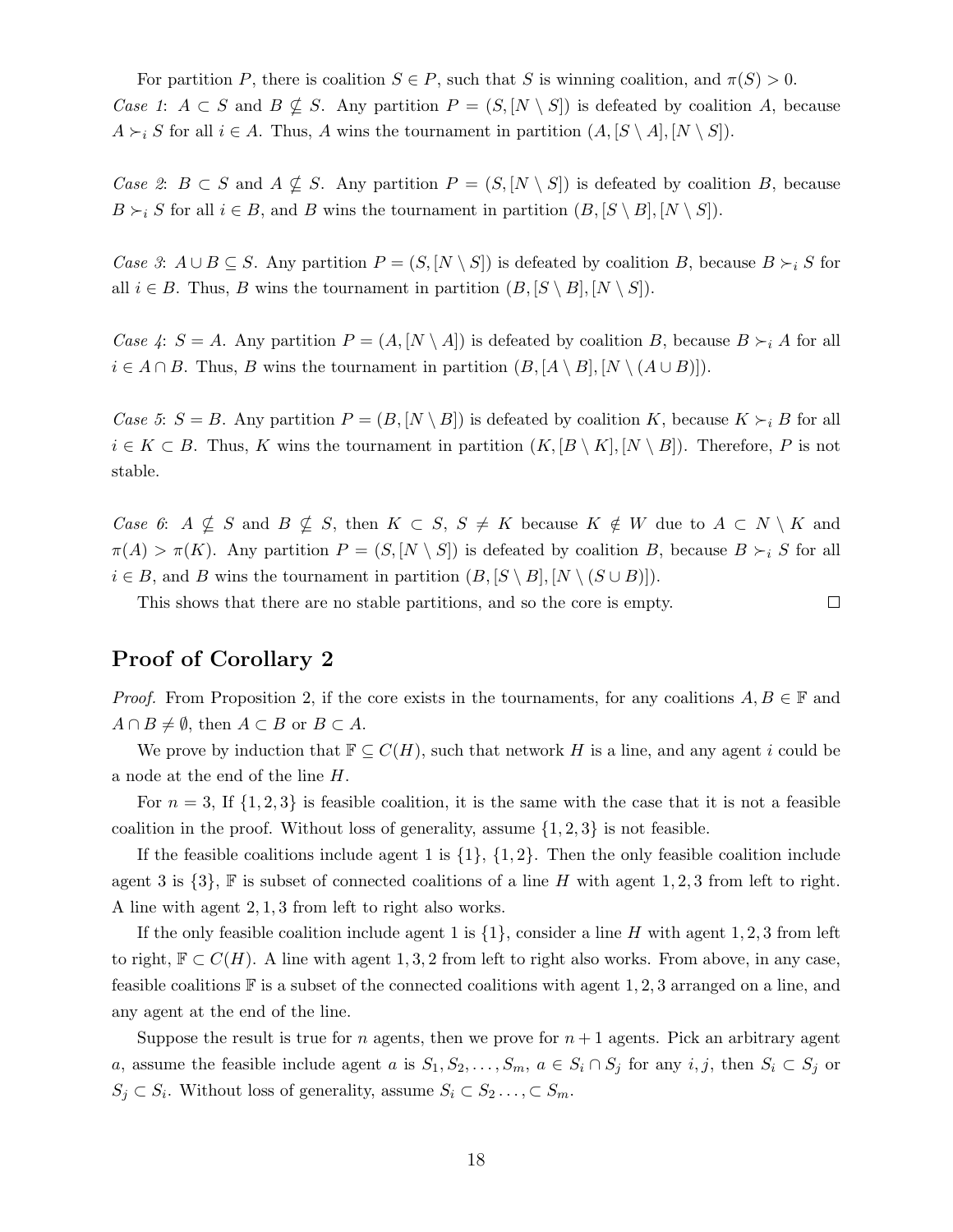If  $|S_1| \geq 2$ , there exists agent  $b \in S_1$ , such that in any feasible coalition  $S \in \mathbb{F}$ ,  $a \in S$  is equivalent with  $b \in S$ , then agent a, b could be seen as a union of agents in the tournaments and one node in network. From induction,  $H$  could be a line with agent  $a, b$  on the left.

If  $|S_1| = 1$ , there exists agent  $b \in S_2$ . For agents  $\{2, \ldots, n, n+1\}$ , from induction, there exists a line with agent b at the end, then construct line H with agent a connected to agent b at the end. The feasible coalitions  $\mathbb F$  is subset of connected coalitions of line H.

From above, any agent a could be a node at the end of the line H. The results for  $n + 1$  is proved.  $\Box$ 

### Proof of Corollary 3

*Proof.* Suppose that the core is not empty for all preferences defined on  $\mathbb{F}$  and all power functions. Let  $T = \{S_1, S_2, \ldots, S_k\}$  is any family composed of potentially winning coalitions in  $\mathbb{F}$ , then  $S_i \cap S_j \neq$  $\emptyset$  for all  $i, j \in [k]$ .

By Proposition 2, the family T is totally ordered by the  $\subset$  relation. Without loss of generality, we assume  $S_1 \subset S_2 \subset \cdots \subset S_k$ . Thus,  $S_1 = \bigcap_{i \in [k]} S_i \neq \emptyset$ . Therefore, **F** is a Helly family and an  $\Box$ NTE exists, by Theorem 1.

### Proof of Proposition 3

*Proof.* Let S a family composed of potentially winning coalitions in  $\mathbb{F}$ . We proof that  $\bigcap S \neq \emptyset$ . Case 1: There exists  $R \in S$  such that  $|R| = 1$ . If  $\{i\} \in S$ , then  $i \in R$  for all  $R \in S$  by definition of

joint business venture composed of potentially winning coalitions. Thus,  $\{i\} \in \bigcap S$ .

Case 2:  $|R| = 2$  for all  $R \in S$ . Let A and B different joint business ventures in S. Then  $|A \cap B| = 1$ . Without loss generality suppose that  $A \cap B = \{3\} \subseteq C$ , thus  $A = \{1,3\}$  and  $B = \{2,3\}$  for some  $1, 2 \in L$ .

We show that  $3 \in \bigcap S$ . Suppose that there is coalition  $D \in S$  such that  $3 \notin D$ . But  $A \cap D \neq \emptyset$ and  $D \cap B \neq \emptyset$ , then  $\{1,2\} \subset D$ . This contradicts that each coalition only has at most one labor business and one capital business in the power matching problem.

Therefore, by Theorem 1 the power matching problem has an NTE for all preferences and all power functions.  $\Box$ 

### Proof of Corollary 4

Proof. From Proposition 2, the core exists in the tournaments if and only if for any coalitions  $A, B \in \mathbb{F}$  and  $A \cap B \neq \emptyset$ , then  $A \subset B$  or  $B \subset A$ , which means the feasible coalitions  $\mathbb{F}$  have a level structure.

 $(\Rightarrow)$  We will prove the farsighted core exists only if the feasible coalitions have a level structure with less or equal than 2 levels by contradiction.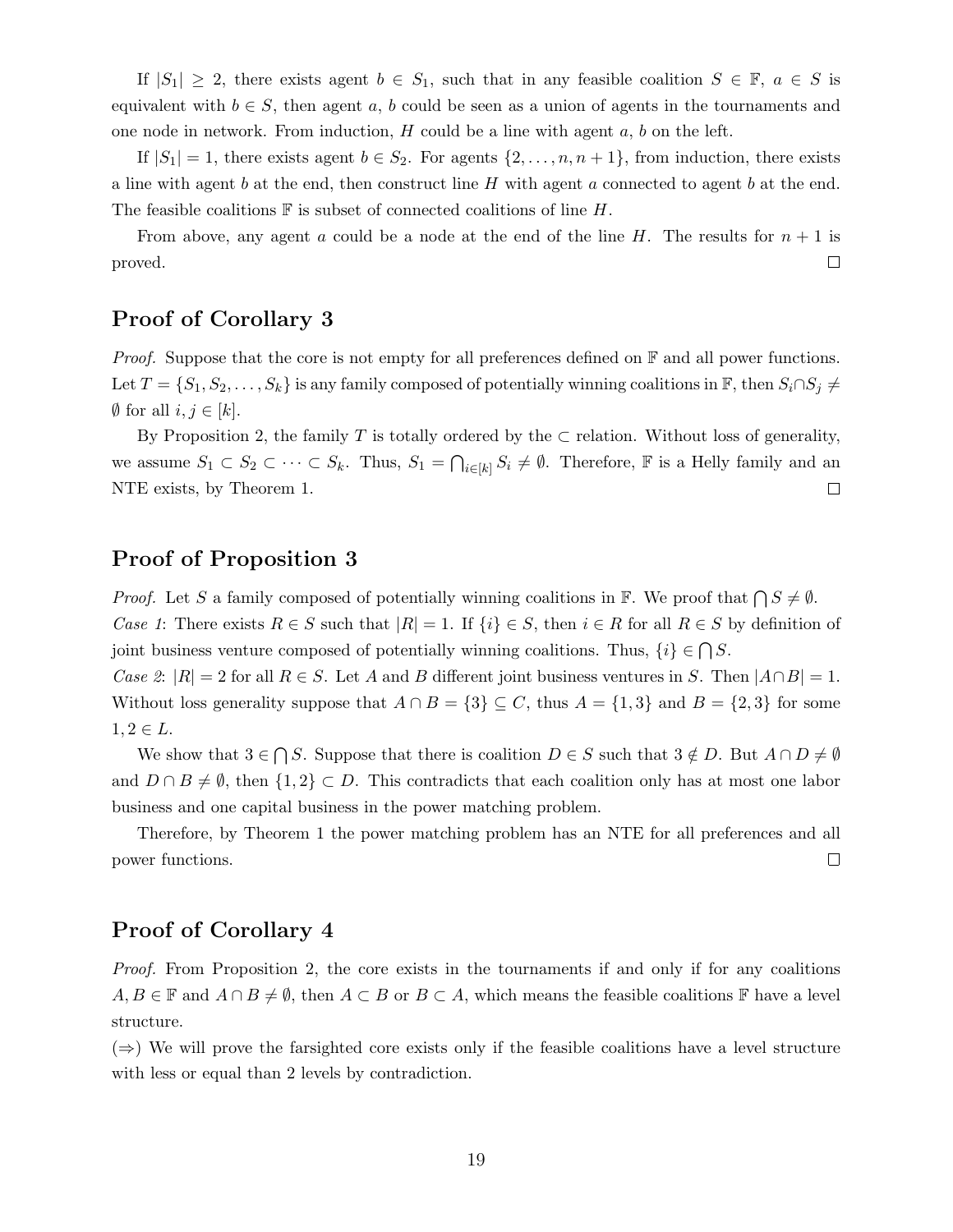If feasible coalitions  $\mathbb F$  have a level structure with 3 or more levels. There exists agent i, such that  $i \in S_1 \subset S_2 \subset S_3$ ,  $S_1, S_2, S_3$  are feasible coalitions.

Suppose we have a set of preferences such that: For all  $a \in S_1$ ,  $S_2 \succ_a S_3 \succ_a S_1$ . For all  $b \in S_2 \setminus S_1, S_3 \succ_b S_2.$ 

Assume the winning coalition are  $S_1, S_2, S_3$ .

For partition  $P_1 = (S_3, [N \setminus S_3])$ , there is chain of coalitions  $S_1, S_2$  that defeats  $P_1$ .

For partition  $P_2 = (S_2, [N \setminus S_3], [S_3 \setminus S_2])$ , there is chain of coalitions  $S_2 \setminus S_1$ ,  $S_3$  that defeats  $P_2$ . Thus, there is no farsighted stable partition.

 $(\Leftarrow)$  We will prove the contrapositive version: Given a set of feasible coalitions  $\mathbb{F}, \mathbb{F}$  have level structure with less or equal than 2 levels, then there exists farsighted core.

If the feasible coalitions have 1 level, the problem is trivial, any agent would be in a unique feasible coalition, there is no feasible deviation for agents. Thus the partition is farsighted stable.

If the feasible coalitions have 2 levels, agents belong to at most two feasible coalitions. Let  $W =$  $\{S_1, \ldots, S_m\}$  be the set of winning coalitions. By Definition 5,  $S_i \cap S_j \neq \emptyset$  for all  $i, j = 1, \ldots, m$ . If  $|W| \geq 3$ , suppose  $S_1, S_2, S_3$  are winning coalitions, without loss of generality, assume  $S_1 \subset S_2 \subset S_3$ , agent  $a \in S_1$  belong to at least 3 feasible coalitions  $S_1, S_2, S_3$ , it is a contradiction. Thus,  $|W| \leq 2$ .

If  $|W| = 1$ , assume  $W = S_1$ . For any agent  $a \in S_1$ , if there exists no coalition  $S_2 \in \mathbb{F}$ , such that  $a \in S_2$ . Agents in  $S_1$  have no other feasible coalition, partition  $P = (S_1, [N \setminus S_1])$  is farsighted stable. If there exists  $S_2 \in \mathbb{F}$ , such that  $a \in S_2$ . For monotonicity of power, there is  $S_2 \subset S_1$ . Assume  $\overline{P} \in \Pi(N \setminus S_1)$  is the maximal partition of  $N \setminus S_1$ , and partition  $P = \overline{P} \cup \{S_1\}$ .  $S_1$  is winning coalition, if there exists a chain of coalitions  $S^1, \ldots, S^k$  to defeat partition, there exists a subset of  $S_1$  to deviate and become better off, assume it is  $S_2$ . Assume  $P<sup>i</sup>$  is the partition after  $S<sup>i</sup>$ deviates, then for agent  $a \in S_2$ ,  $S_2 \succ_a S_1$ .  $S_2$  is not winning coalition, there exists coalition  $T \in P$ , such that  $\pi(T) > \pi(S_2)$ . If  $S_2 \in P^k$ , and  $G_a(P^k) >_a G_a(P^{j-1})$ , with  $S_2 = S^j$ . Then a subset  $T_1$  of coalition T must deviate in the chain of coalitions, otherwise  $S_2$  is not winning in  $P^k$ . But agents in  $T_1$  have no incentive to deviate since it is not winning in  $P^k$ , it is a contradiction. Thus, partition  $P = \overline{P} \cup \{S_1\}$  is farsighted stable.

If  $|W| = 2$ , assume  $W = S_1$ , and  $S_1 \subset S_2$ . The feasible coalitions for agents in  $S_1$  are  $S_1, S_2$ . If  $S_1 \succ_a S_2$ , for any  $a \in S_1$ . Then partition  $P = ([N \setminus S_1], S_1)$  is farsighted stable, for agents in  $S_1$ have no incentive to deviate. If there exists  $b \in S_1$ ,  $S_2 \succ_b S_1$ . Then partition  $P = (N \setminus S_2], S_2)$  is farsighted stable, for not all agents in  $S_1$  have no incentive to deviate.

 $\Box$ 

## References

- [1] Tone Arnold and Ulrich Schwalbe. Dynamic coalition formation and the core. Journal of Economic Behavior & Organization, 49(3):363–380, 2002.
- [2] Suryapratim Banerjee, Hideo Konishi, and Tayfun S¨onmez. Core in a simple coalition formation game. Social Choice and Welfare, 18(1):135–153, 2001.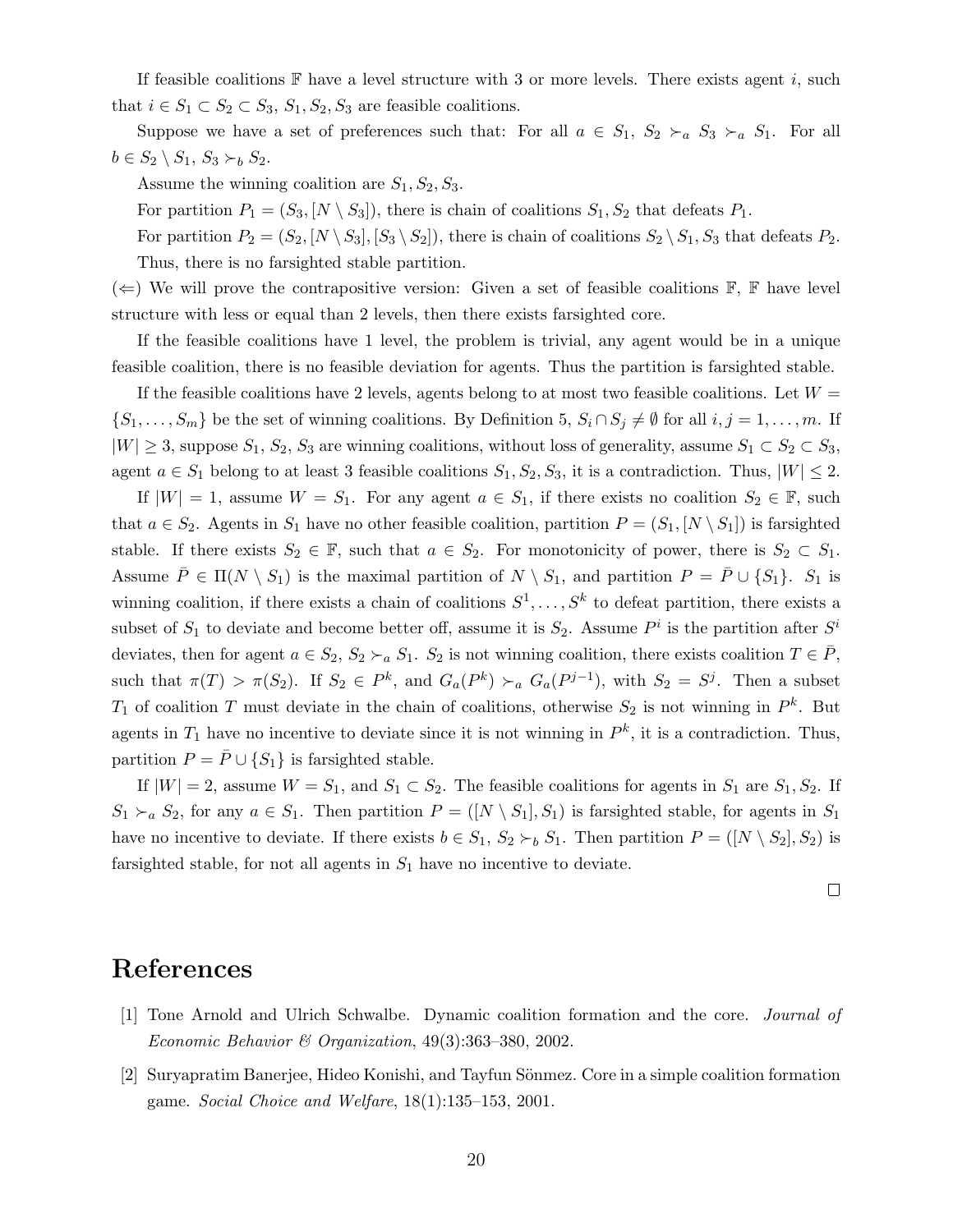- [3] Francis Bloch. Sequential formation of coalitions in games with externalities and fixed payoff division. Games and Economic Behavior, 14(1):90–123, 1996.
- [4] Francis Bloch and Bhaskar Dutta. Formation of networks and coalitions. In Handbook of Social Economics, volume 1, pages 729–779. Elsevier, 2011.
- [5] A. Bogomolnaia and M. Jackson. The Stability of Hedonic Coalition Structures. Games and Economic Behavior, 38(2):201–230, 2002.
- [6] Béla Bollobás. Combinatorics: set systems, hypergraphs, families of vectors, and combinatorial probability. Cambridge University Press, 1986.
- [7] Kalyan Chatterjee, Bhaskar Dutta, Debraj Ray, and Kunal Sengupta. A noncooperative theory of coalitional bargaining. The Review of Economic Studies, 60(2):463–477, 1993.
- [8] Michael Suk-Young Chwe. Farsighted coalitional stability. Journal of Economic theory, 63(2):299–325, 1994.
- [9] Thomas Demuynck, P Jean-Jacques Herings, Riccardo D Saulle, and Christian Seel. The myopic stable set for social environments. Econometrica, 87(1):111–138, 2019.
- [10] Effrosyni Diamantoudi and Licun Xue. Farsighted stability in hedonic games. Social Choice and Welfare, 21(1):39–61, 2003.
- [11] Milton dos Santos Braitt and Juan Pablo Torres-Mart´ınez. Matching with externalities: The role of prudence and social connectedness in stability. *Journal of Mathematical Economics*, 92:95–102, 2021.
- [12] Pierre Duchet. Hypergraphs. In Handbook of combinatorics (vol. 1), pages 381–432. 1996.
- [13] L. Ehlers. Coalitional Strategy-proof House Allocation. Journal of Economic Theory, 105(2):298–317, 2002.
- [14] D. Gale and L. S. Shapley. College admissions and the stability of marriage. The American Mathematical Monthly, 69(1):9–15, 1962.
- [15] Joseph Greenberg. The theory of social situations: an alternative game-theoretic approach. Cambridge University Press, 1990.
- [16] P Jean-Jacques Herings, Ana Mauleon, and Vincent Vannetelbosch. Matching with myopic and farsighted players. Journal of Economic Theory, 190:105125, 2020.
- [17] Elena Iñarra, Jeroens Kuipers, and Norma Olaizola. Absorbing sets in coalitional systems. Universidad del País Vasco, Facultad de Ciencias Económicas, 2002.
- [18] Karl Jandoc and Ruben Juarez. Self-enforcing coalitions with power accumulation. International Journal of Game Theory, 46(2):327–355, 2017.
- [19] Karl Jandoc and Ruben Juarez. An experimental study of self-enforcing coalitions. 2018.
- [20] Karl Jandoc and Ruben Juarez. Forming coalitions undersharing disagreements. 2018.
- [21] J.S. Jordan. Pillage and Property. Journal of Economic Theory, 131(1):26–44, 2006.